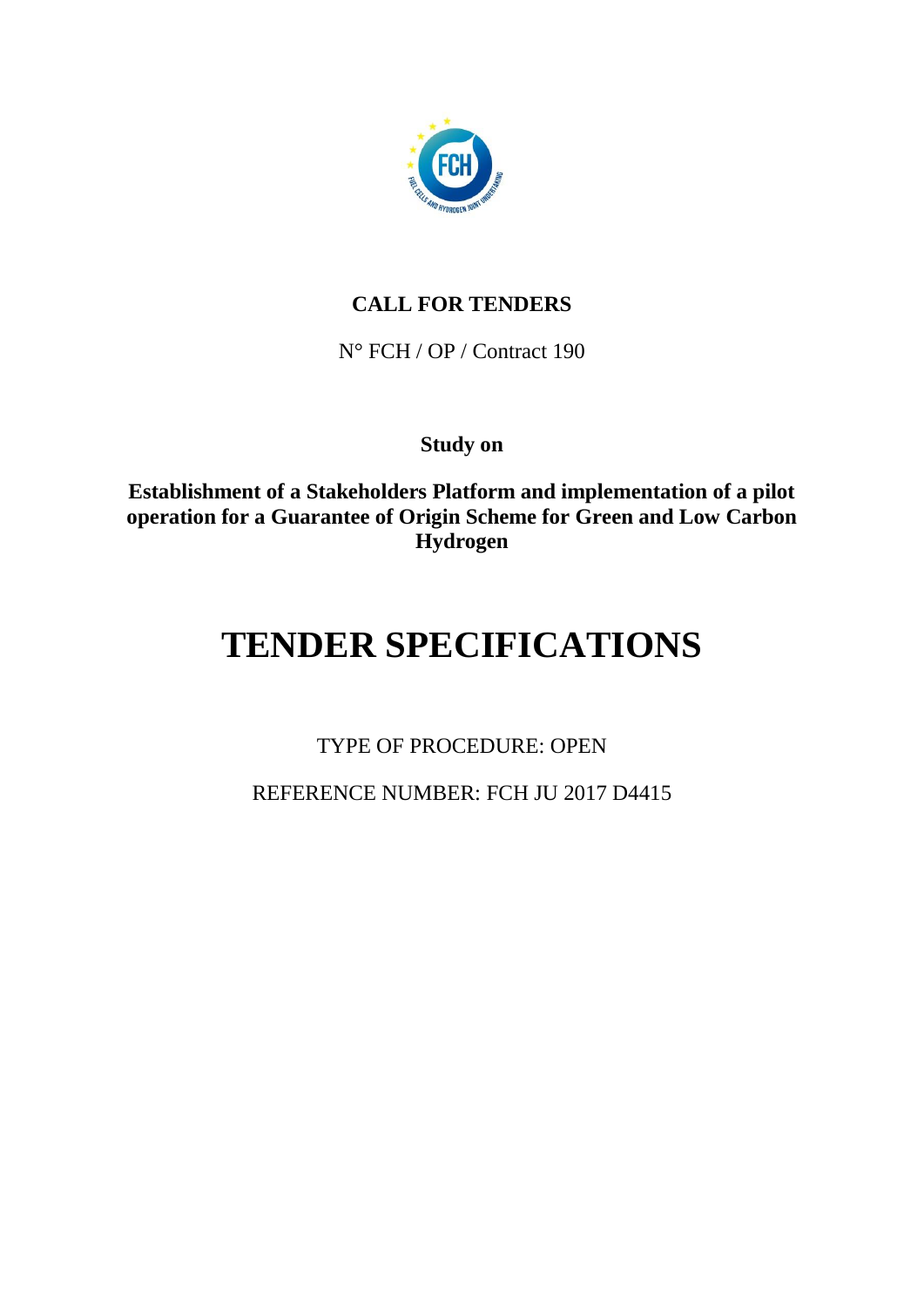# Table of Contents

| 1. |       |  |
|----|-------|--|
|    |       |  |
|    |       |  |
|    |       |  |
|    |       |  |
|    |       |  |
|    |       |  |
|    |       |  |
|    |       |  |
|    |       |  |
|    |       |  |
| 2. |       |  |
|    |       |  |
|    |       |  |
|    |       |  |
|    |       |  |
|    |       |  |
|    |       |  |
|    |       |  |
|    |       |  |
|    |       |  |
| 3. |       |  |
|    |       |  |
|    | 3.1.1 |  |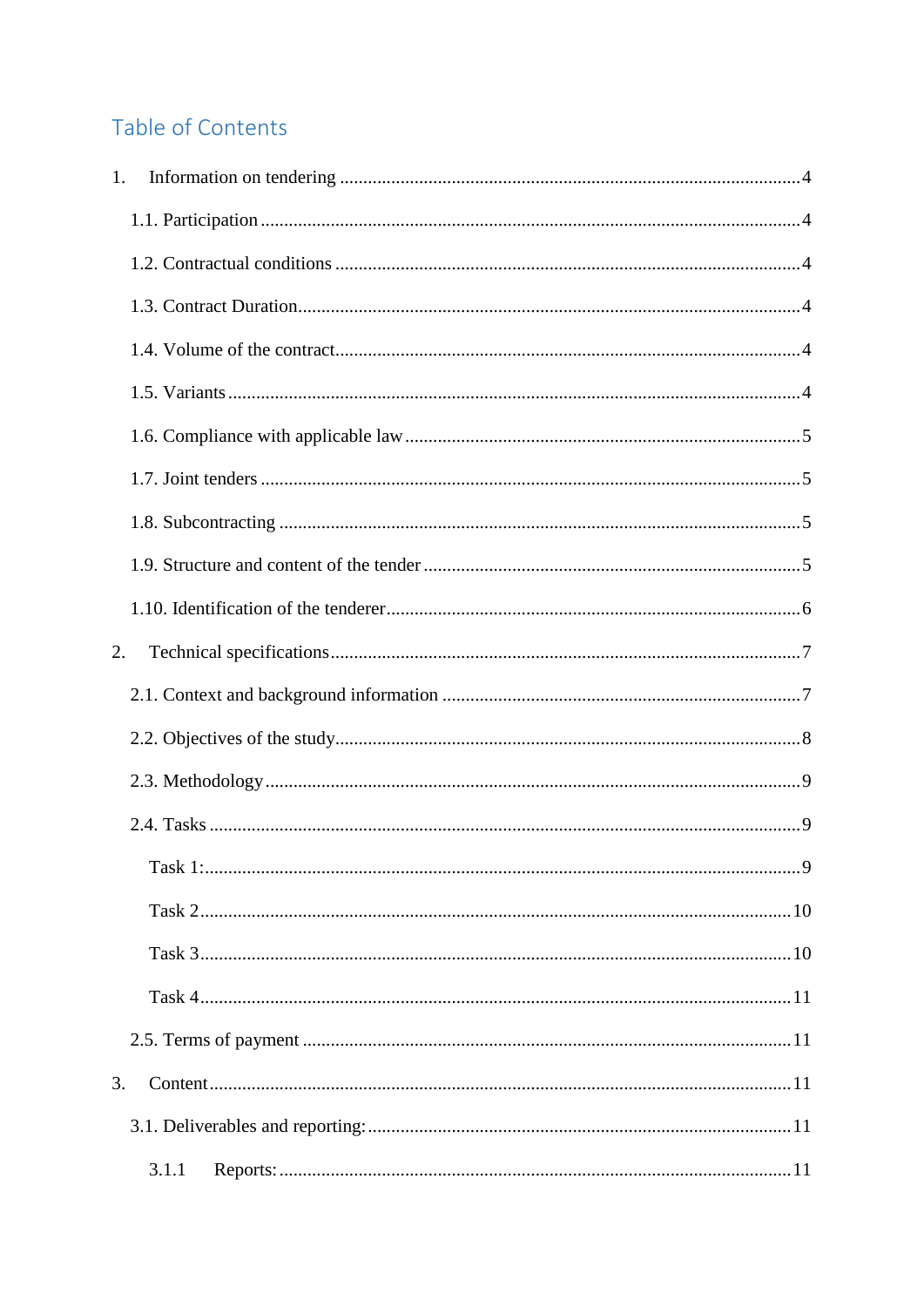|    | 3.1.2 |                                                                                                  |
|----|-------|--------------------------------------------------------------------------------------------------|
|    | 3.1.3 |                                                                                                  |
| 4. |       |                                                                                                  |
|    |       |                                                                                                  |
|    |       |                                                                                                  |
|    | 4.2.2 |                                                                                                  |
|    | 4.2.3 |                                                                                                  |
|    | 4.2.4 |                                                                                                  |
|    | 4.2.5 | Technical and professional capacity criteria and evidence 16                                     |
|    |       |                                                                                                  |
|    |       |                                                                                                  |
| 5. |       |                                                                                                  |
|    |       |                                                                                                  |
|    |       |                                                                                                  |
|    |       | Situations of exclusion concerning natural persons with power of representation, decision-       |
|    |       | Situations of exclusion concerning natural or legal persons assuming unlimited liability for the |
|    |       |                                                                                                  |
|    |       |                                                                                                  |
|    |       |                                                                                                  |
|    |       |                                                                                                  |
|    |       |                                                                                                  |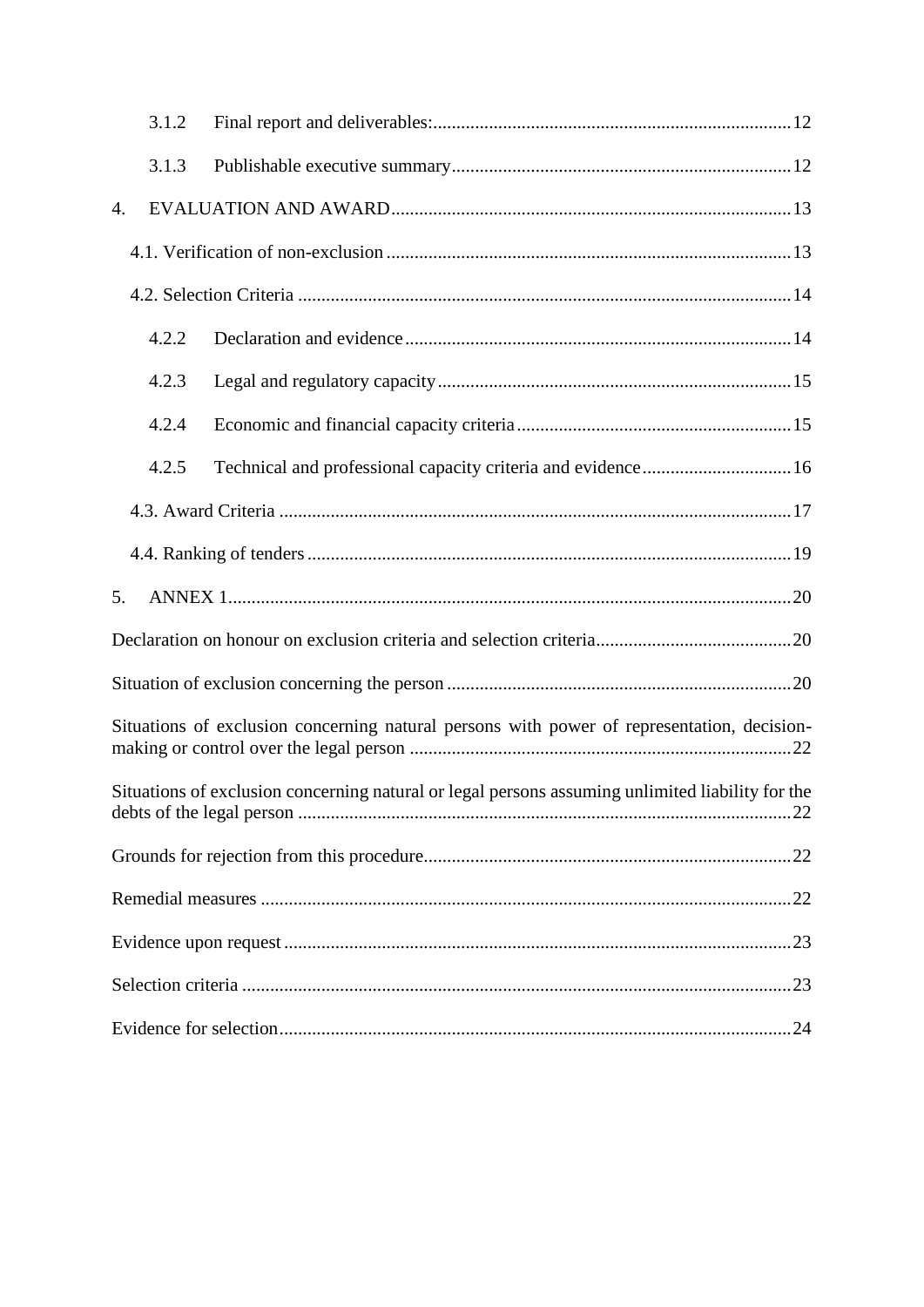#### <span id="page-3-0"></span>**1. INFORMATION ON TENDERING**

#### <span id="page-3-1"></span>**1.1. Participation**

Participation in this procurement procedure is open on equal terms to all natural and legal persons coming within the scope of the Treaties, as well as to international organisations.

It is also open to all natural and legal persons established in **Overseas Countries and Territories** (OCT) as listed in the Annex II of the TFEU; and to all natural and legal persons established in Iceland, Norway and Lichtenstein, as per the EEA Agreement<sup>1</sup>.

#### <span id="page-3-2"></span>**1.2. Contractual conditions**

The tenderer should bear in mind the provisions of the draft **Direct Service Contract** which specifies the rights and obligations of the contractor, particularly those on **payments, performance of the contract, confidentiality, intellectual property and checks and audits**.

#### <span id="page-3-3"></span>**1.3. Contract Duration**

The service contract resulting from this call for tender will enter into force on the date on which it is signed by the last contracting party.

The service contract will have a maximum duration of 12 months from the date on which it enter into force. In case of unforeseen circumstances, it can be extended for an additional period of 6 months via a written agreement.

The service contract must be signed by the contractor first and returned to the contracting authority.

#### <span id="page-3-4"></span>**1.4. Volume of the contract**

The global value of the service contract is estimated to be **no more than EUR 600.000** over the maximum possible duration of 18 months (12 months duration of the contract plus a possibility for extension for an additional period of 6 months through written agreement).

#### <span id="page-3-5"></span>**1.5. Variants**

1

Variants are not allowed. Tenderers may not submit bids for only part of the services required.

Art. 65 of the EEA Agreement, Annex XVI and Art. 7 of Protocol 1 to this Agreement.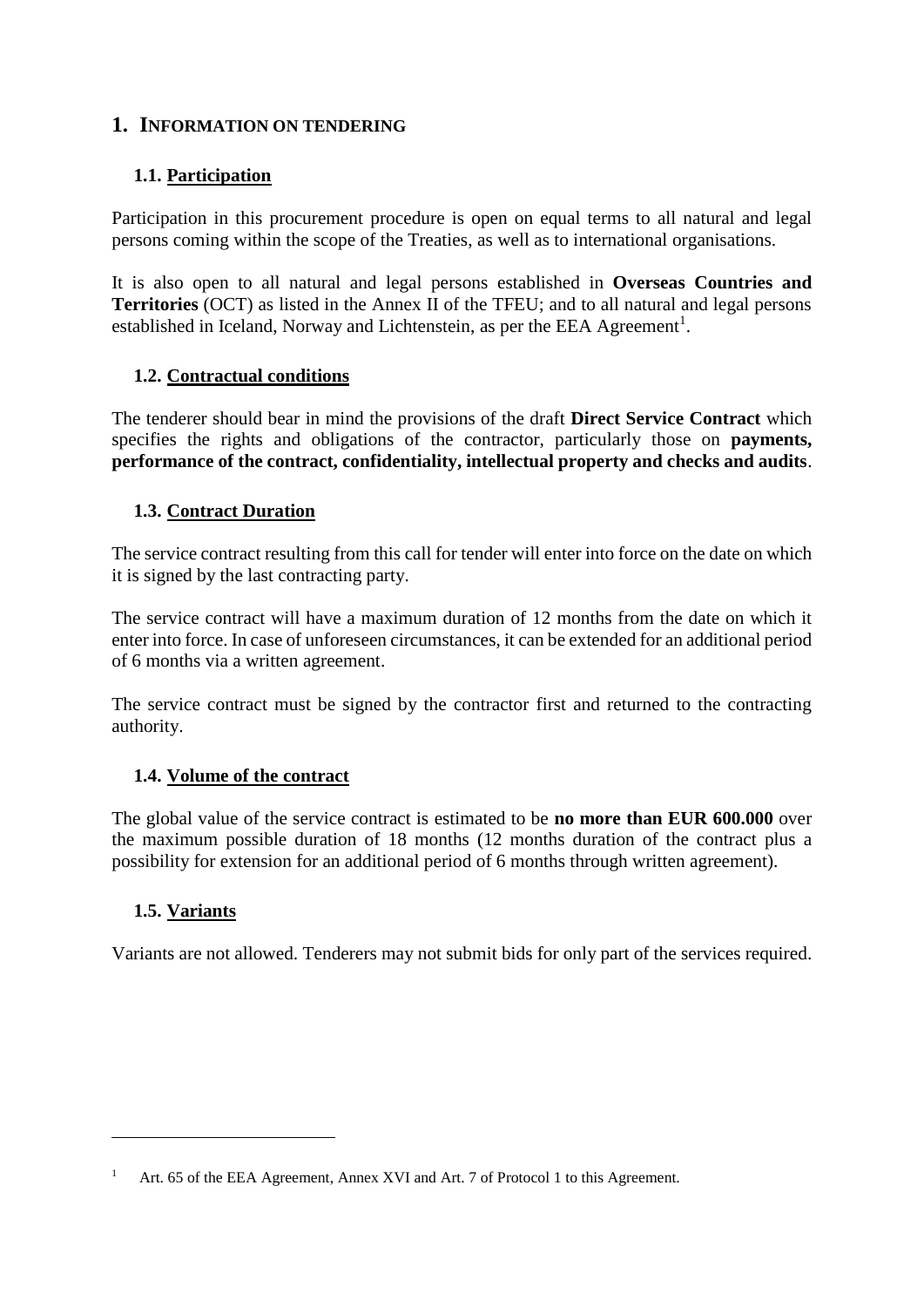#### <span id="page-4-0"></span>**1.6. Compliance with applicable law**

The tender must comply with applicable environmental, social and labour law obligations established by Union law, national legislation, collective agreements or the international environmental, social and labour conventions listed in Annex X to Directive  $2014/24/EU^2$ .

#### <span id="page-4-1"></span>**1.7. Joint tenders**

A joint tender is a situation where a tender is submitted by a group of economic operators (natural or legal persons). Joint tenders may include subcontractors in addition to the members of the group.

In case of joint tender, all members of the group assume joint and several liability towards the Contracting Authority for the performance of the contract as a whole, i.e. both financial and operational liability. Nevertheless, tenderers must designate one of the economic operators as a single point of contact (the leader) for the Contracting Authority for administrative and financial aspects as well as operational management of the contract.

After the award, the Contracting Authority will sign the contract either with all members of the group, or with the leader on behalf of all members of the group, authorised by the other members via powers of attorney.

#### <span id="page-4-2"></span>**1.8. Subcontracting**

Subcontracting is permitted but the contractor will retain full liability towards the Contracting Authority for performance of the contract as a whole.

Tenderers are required to identify all subcontractors whose share of the contract is above 10% and/or whose capacity is necessary to fulfil the selection criteria. Please note that if subcontractors are proposed and identified as requested above, the declaration relating to the exclusion criteria must be provided by each of them.

During contract performance, the change of any subcontractor identified in the tender or additional subcontracting will be subject to prior written approval of the Contracting Authority.

#### <span id="page-4-3"></span>**1.9. Structure and content of the tender**

The tenders must be presented as follows:

Part A: Identification of the tenderer (see section 1.7)

Part B: Non-exclusion (see section 4.1)

Part C: Selection (see section 4.2)

<u>.</u>

<sup>&</sup>lt;sup>2</sup> Directive 2014/24/EU of the European Parliament and of the Council of 26 February 2014 on public procurement and repealing Directive 2004/18/EC (OJ L 94, 28.3.2014, p. 65).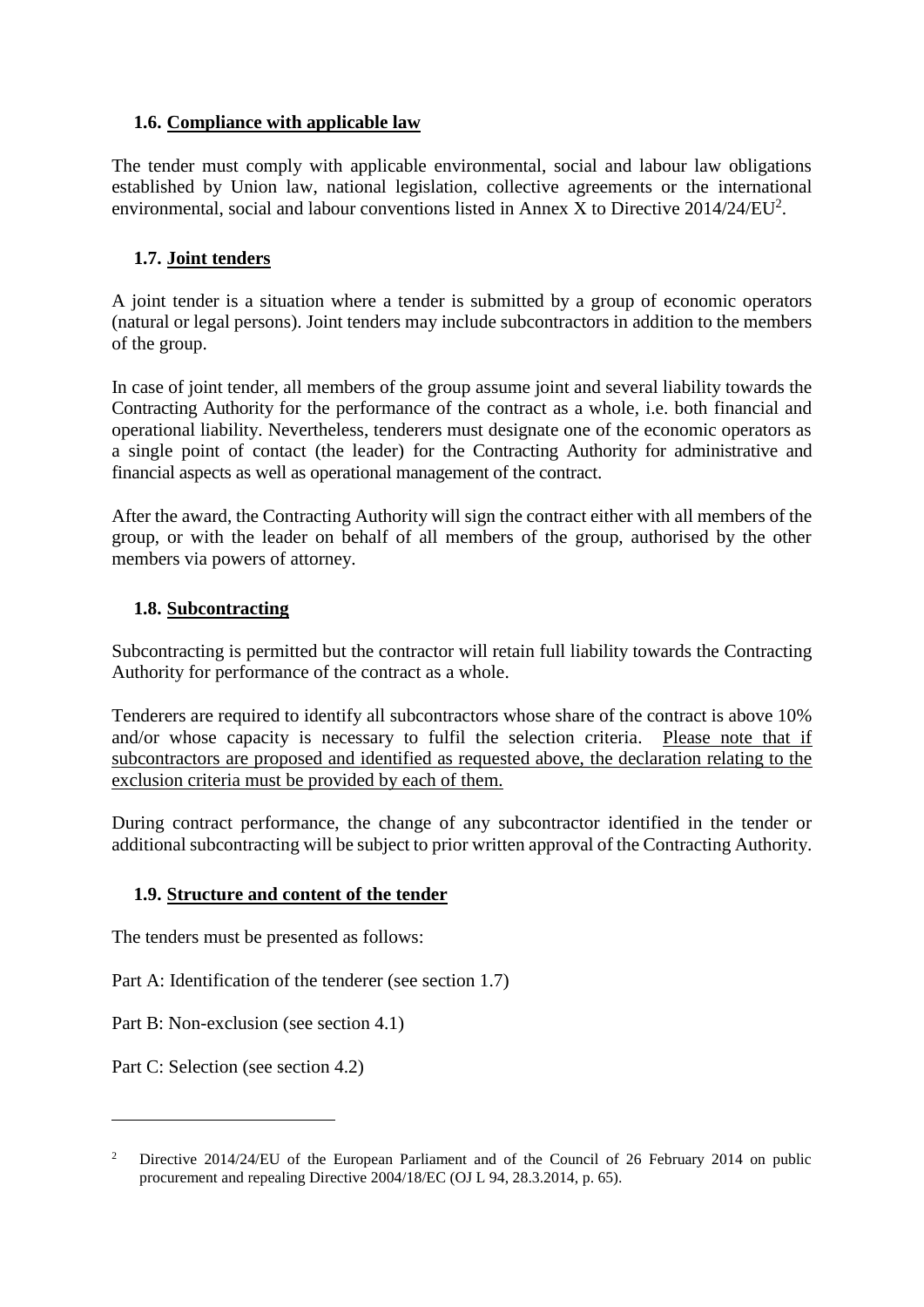#### Part D: Technical offer

The technical offer must cover all aspects and tasks required in the technical specifications and provide all the information needed to apply the award criteria. Offers deviating from the requirements or not covering all requirements may be rejected on the basis of non-compliance with the tender specifications and will not be evaluated.

#### Part E: Financial offer

The price for the tender must be quoted in euro. Tenderers from countries outside the euro zone have to quote their prices in euro. The price quoted may not be revised in line with exchange rate movements. It is for the tenderer to bear the risks or the benefits deriving from any variation.

Prices must be quoted free of all duties, taxes and other charges, including VAT, as the FCH 2 JU is exempt from such charges under Articles 3 and 4 of the Protocol on the privileges and immunities of the European Union. The amount of VAT may be shown separately.

The quoted price must be a fixed amount which includes all charges (including travel and subsistence). Travel and subsistence expenses are not refundable separately.

#### **In case of joint tenders and /or subcontracting, the breakdown shall include the division of costs per consortium partner / subcontractor.**

In addition, the tenderers shall give an indicative repartition of this price between the tasks described under Section 2.4 of this document.

#### **Assessment of the price:**

**The total price for all tasks presented in the financial offer will be taken into consideration at the calculation of the tenderer's total score, in accordance with the ranking formula described in Section 4.4 of this document.**

#### <span id="page-5-0"></span>**1.10. Identification of the tenderer**

The tender must include a **cover letter signed by an authorised representative presenting the name of the tenderer (including all entities in case of joint tender) and identified subcontractors** if applicable, **and the name of the single contact point (leader) in relation to this procedure.** 

In case of joint tender, the cover letter must be signed either by an authorised representative for each member, or by the leader authorised by the other members with powers of attorney. The signed powers of attorney must be included in the tender as well. Subcontractors that are identified in the tender must provide a letter of intent signed by an authorised representative stating their willingness to provide the services presented in the tender and in line with the present tender specifications.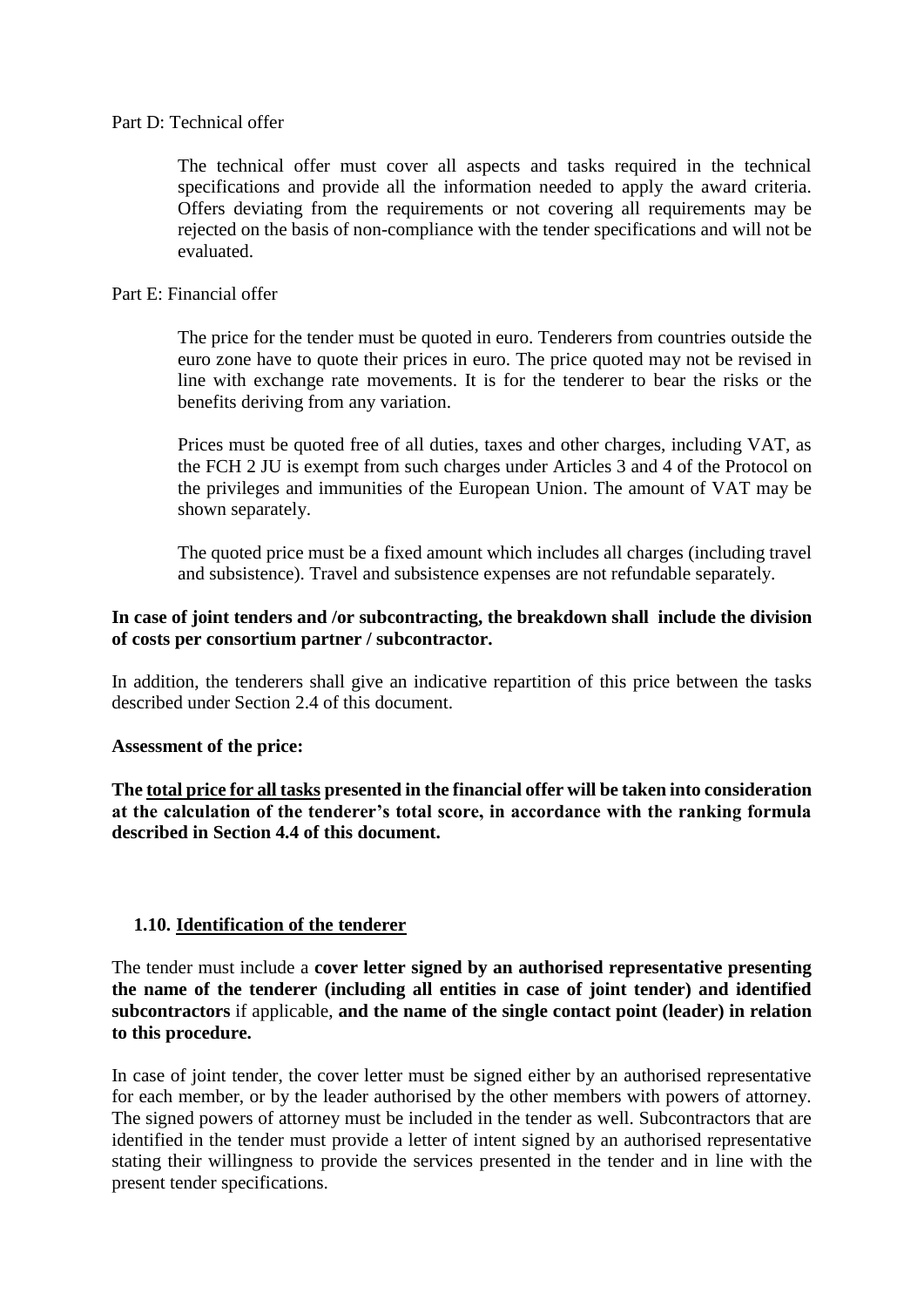All tenderers (including all members of the group in case of joint tender) must provide a signed Legal Entity Form with its supporting evidence. The form is available on: [http://ec.europa.eu/budget/contracts\\_grants/info\\_contracts/legal\\_entities/legal\\_entities\\_en.cf](http://ec.europa.eu/budget/contracts_grants/info_contracts/legal_entities/legal_entities_en.cfm) [m](http://ec.europa.eu/budget/contracts_grants/info_contracts/legal_entities/legal_entities_en.cfm)

Tenderers that are already registered in the FCH 2 JU's accounting system (i.e. they have already been direct contractors) must provide the form but are not obliged to provide the supporting evidence.

The tenderer (or the leader in case of joint tender) must provide a Financial Identification Form with its supporting documents. Only one form per tender should be submitted. No form is needed for subcontractors and other members of the group in case of joint tender. The form is available on: [http://ec.europa.eu/budget/contracts\\_grants/info\\_contracts/index\\_en.cfm.](http://ec.europa.eu/budget/contracts_grants/info_contracts/index_en.cfm)

## <span id="page-6-0"></span>**2. TECHNICAL SPECIFICATIONS**

1

#### <span id="page-6-1"></span>**2.1. Context and background information**

Nowadays, one of the main goals of the European Union is to become a smart, sustainable and inclusive economy, in order to prevent or mitigate climate change from reaching dangerous levels while boosting economic growth. *Europe 2020: A European Strategy for Smart, Sustainable, and Inclusive Growth*<sup>3</sup>, sets out the EU's strategy to boost jobs, growth and investment which is focused on five goals in the areas of employment, innovation, education, poverty reduction and climate/energy. It aims to deliver growth that is: smart, through more effective investments in education, research and innovation; sustainable, thanks to a decisive move towards a low-carbon economy; and inclusive, with a strong emphasis on job creation.

With regards to the climate and energy framework and aiming at limiting the EU's dependence, bringing down energy prices and reducing greenhouse gas (GHG) emissions, the European Commission presented far-reaching proposals for a "*European Energy Union*<sup>4</sup> " in March 2015. The proposals are grouped into five areas: security of supply, a fully-integrated internal energy market, improved energy efficiency, emissions reduction, and research and innovation. Overall, the proposals encompass a diverse set of measures for making the transition to a more sustainable, resource-efficient and low-carbon energy system to ensure secure, affordable and climate-friendly energy for EU citizens and businesses by allowing a free flow of energy across national borders within the EU, and bringing new technologies and renewed infrastructure to cut household bills, create jobs and boost growth. In this sense, the *European Energy Union* is called to contribute to build the so-called 'green growth', by taking into account simultaneously the complementarity of both short-term economic growth and long-term environmental sustainability.

<sup>3</sup> More information on Europe 2020 can be found on the European Commission's website: [http://ec.europa.eu/europe2020/index\\_en.htm](http://ec.europa.eu/europe2020/index_en.htm)

<sup>&</sup>lt;sup>4</sup> <http://eur-lex.europa.eu/legal-content/EN/TXT/HTML/?uri=CELEX:52015DC0080&from=EN>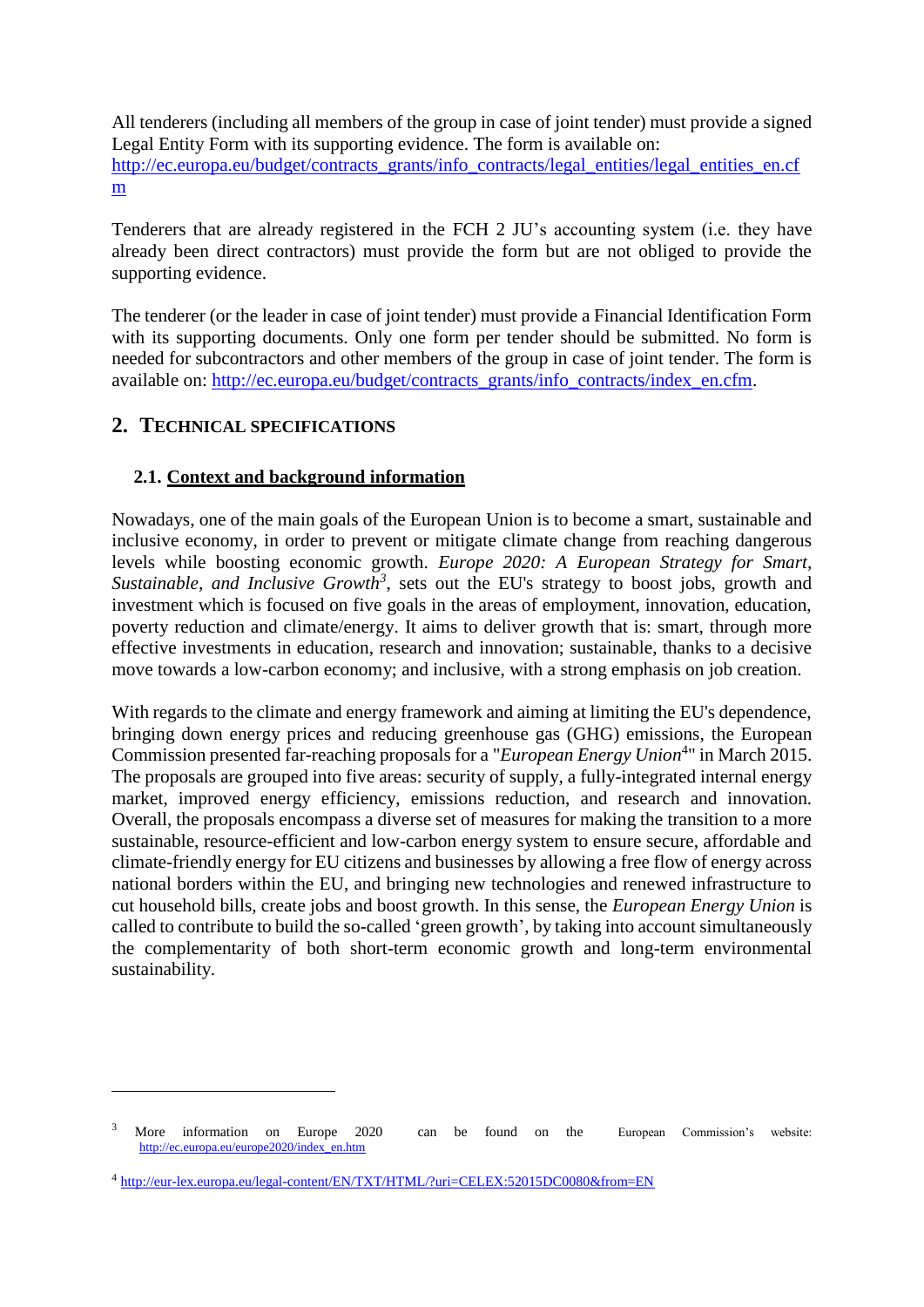One of the key objectives of the FCH2 JU programme is to support such a "green growth" through the use of fuel cells and hydrogen technologies while at the same time facilitating the integration of Renewable Energy sources via the hydrogen vector.

As with any energy vector, it is crucial that there is a mechanism to ensure its sustainable nature, which also enables a market value for the low-carbon nature of the energy carrier. The foundation to such mechanism for hydrogen has been set in the FCH **2** JU funded project "Certfihy" 5 ("*DEVELOPING A EUROPEAN FRAMEWORK FOR THE GENERATION OF GUARANTEES OF ORIGIN FOR GREEN HYDROGEN*"**)** which successfully delivered an accepted definition EU wide, for green and low-carbon hydrogen and a corresponding outline of a Guarantee of Origin (GoO) scheme. One additional key deliverable of the project was a roadmap for the implementation of such an initiative throughout the EU. The purpose of this study is therefore to continue the momentum built by project CertifHy and to serve as a catalyst for the establishment of an EU wide GoO scheme for Hydrogen. It is envisaged that this will be done by setting up a Stakeholders' platform for a Guarantees of Origin Scheme and by finalizing a scheme design that can be tested in a pilot operation. The learnings from the pilot run will then be used to further refine the design of the scheme and it is expected that at the end of the study the Stakeholders Platform will be ready to initiate its EU-wide rollout.

As shown by project "CertifHy" there is huge potential as well as demand for the decarbonisation of several sectors through the use of green hydrogen with the most prominent being the refinery, steel and chemicals industry as well as transport. The customer however needs to have reliable information about the origin of the hydrogen involved which is one of the key objectives of the study; that is to set in motion a mechanism that will be able to deliver such information. Additionally, a GoO scheme, being a market-based instrument, will be able to add value to green and low-carbon hydrogen, thereby strengthening their up-take and competitiveness. It can also act as stepping stone for the implementation of a certificates scheme repeating what was done for the electricity market with renewable energy.

Finally, such a scheme should also enable the increase of renewable energy usage in the EU energy mix by creating linking mechanisms with the GoO's from other sources such as renewable electricity. This will actively contribute to the key techno-economic objective of FCH2 JU, which is to demonstrate on a large scale the feasibility of using hydrogen to support integration of renewable energy sources into the energy systems, including through its use as a competitive energy storage medium for electricity produced from renewable energy sources.

#### <span id="page-7-0"></span>**2.2. Objectives of the study**

1

- To set-up the Stakeholders' Platform and of the Steering Committee for the governance of the GoO scheme.
- To finalize the scheme design ensuring that it has the functionalities and scalability which will allow it to be the main route of guaranteeing the origin of green and low carbon hydrogen across EU Member States.
- To run the scheme in a pilot operation verifying the proposed design, if that proves necessary and can maximize the impact of the study in a cost effective manner.

More information on the FCH 2 JU funded project "Certifhy" is available here: [http://www.fch.europa.eu/project/developing-european-framework-generation-guarantees-origin-green](http://www.fch.europa.eu/project/developing-european-framework-generation-guarantees-origin-green-hydrogen)[hydrogen](http://www.fch.europa.eu/project/developing-european-framework-generation-guarantees-origin-green-hydrogen)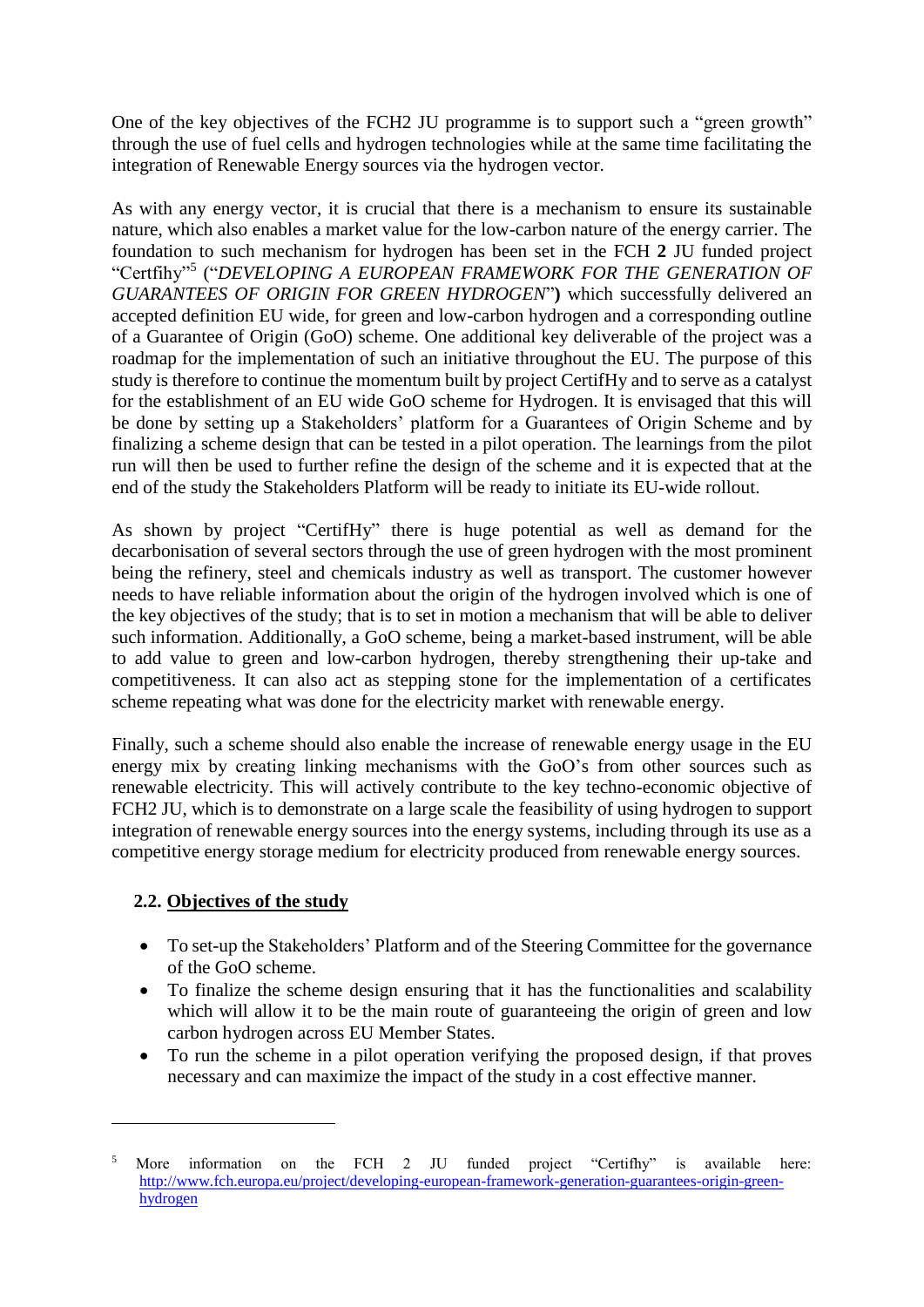To identify actions that will be necessary after the completion of the study in order to achieve an EU wide deployment of the scheme in a self-sustainable manner.



Figure 1: Schematic overview of the objectives of the study.

#### <span id="page-8-0"></span>**2.3. Methodology**

The tenderer shall detail the methodology it proposes in order to achieve the objectives of the study and carry out the tasks to be performed. The rationale behind the proposed methodology must be duly explained and justified.

The tenderer shall also explain how it perceives the convergence and divergence between the approach of the "CertifHy" project and the approach that is currently under development for the revised Renewable Energy Directive<sup>6</sup>.

When outlining their methodology, tenderers shall identify possible difficulties and propose effective ways of addressing them, should they materialise**.**

#### <span id="page-8-1"></span>**2.4. Tasks**

1

In this study the contractor is expected to cover at least the following key tasks:

<span id="page-8-2"></span>**Task 1:** The creation of a stakeholders platform that will govern the scheme. (Exp. duration :2 months)

> a. To decide and agree on the composition and size of a steering group making sure that all relevant stakeholders are well represented while at the same time ensuring efficiency in decision making.

<sup>6</sup> The Proposal for a DIRECTIVE OF THE EUROPEAN PARLIAMENT AND OF THE COUNCIL on the promotion of the use of energy from renewable sources (recast) is available here: [http://eur](http://eur-lex.europa.eu/legal-content/EN/TXT/?uri=CELEX:52016PC0767R%2801%29)[lex.europa.eu/legal-content/EN/TXT/?uri=CELEX:52016PC0767R%2801%29](http://eur-lex.europa.eu/legal-content/EN/TXT/?uri=CELEX:52016PC0767R%2801%29)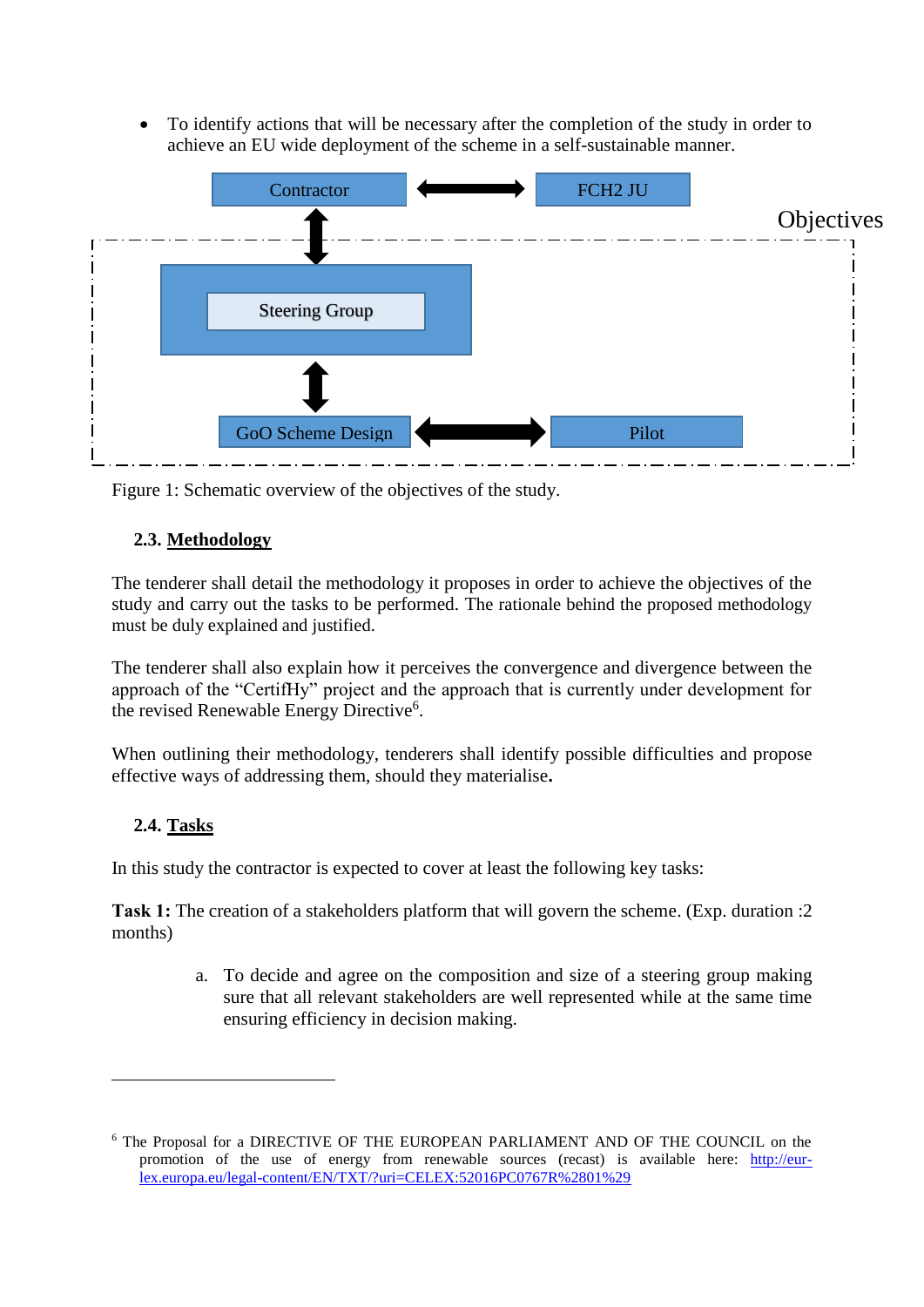- b. To set-up a process for the selection and addition of new members of the stakeholders platform ensuring that the composition represents all relevant sectors to the GoO scheme. (e.g. H2 producers/consumers, regulators (covering all aspects, including electricity and gas) and representatives from the EECS, AIB, as well as from the fuel cells sector.)
- c. To establish a decision making process to ensure stakeholder alignment on all issues related to the GoO scheme.
- d. To actively seek the promotion and endorsement of the GoO scheme from relevant stakeholders.
- e. To set up task forces that will pursue the inclusion of the proposed GoO scheme in EU and national regulations and standards.
- f. To ensure that other national initiatives for GoO schemes for green hydrogen, if any, come under the umbrella of the EU wide GoO scheme that is proposed.
- g. To ensure that the GoO scheme is fully aligned with undergoing legislative priorities at EU level, focusing on current and foreseen regulatory framework, extending to 2030. (e.g. Clean Energy Package for all Europeans etc.)

Note: The expected duration for Task 1 listed above is for the process of setting up of the platform but it is expected that the Stakeholders Platform itself will be operational throughout the entire study and beyond.

<span id="page-9-0"></span>**Task 2**: Finalization of the preliminary GoO scheme design (Exp. duration: 3 months)

- a. To follow-up on the deliverables of "CertifHy" which will contribute to the design of the GoO scheme for the pilot operation, ensuring that the scheme is understood by the stakeholders.
- b. To have a first design freeze for the GoO scheme along with a strategy for its implementation.
- c. To outline the requirements and procedures for the certification body, issuing body and all accredited personnel that will be responsible for the certification and audit of green hydrogen production sites and production batches.
- d. To give an overview of the technical requirements and specifications for the pilot ICT system that will be created and used across the lifecycle of the GoOs and will apply to existing hydrogen producing facilities.
- e. To provide a proposal for the type of pilot that should be conducted to test the proposed scheme, justifying the selected approach.
- f. To provide a detailed forecast of the costs associated to the pilot scheme.
- g. To develop preliminary procedures for the running of all aspects of the pilot system.
- h. To evaluate how the links with other GoO schemes will be handled, such as those for renewable electricity and methane.

<span id="page-9-1"></span>**Task 3**: Pilot scheme development, operation and feedback. (Exp. Duration: 5 months)

- a. To test the robustness of the overall system respect to ICT safety, greenhouse gas calculation of hydrogen production on an LCA basis, metering issues and safeguards against manipulation.
- b. The pilot operation should be designed with the priority of maximising impact at European Level in the most cost-effective manner.
- c. To deliver an updated cost analysis after the completion of the pilot run.
- d. Creation of standard reference documents for the different phases of the entire process.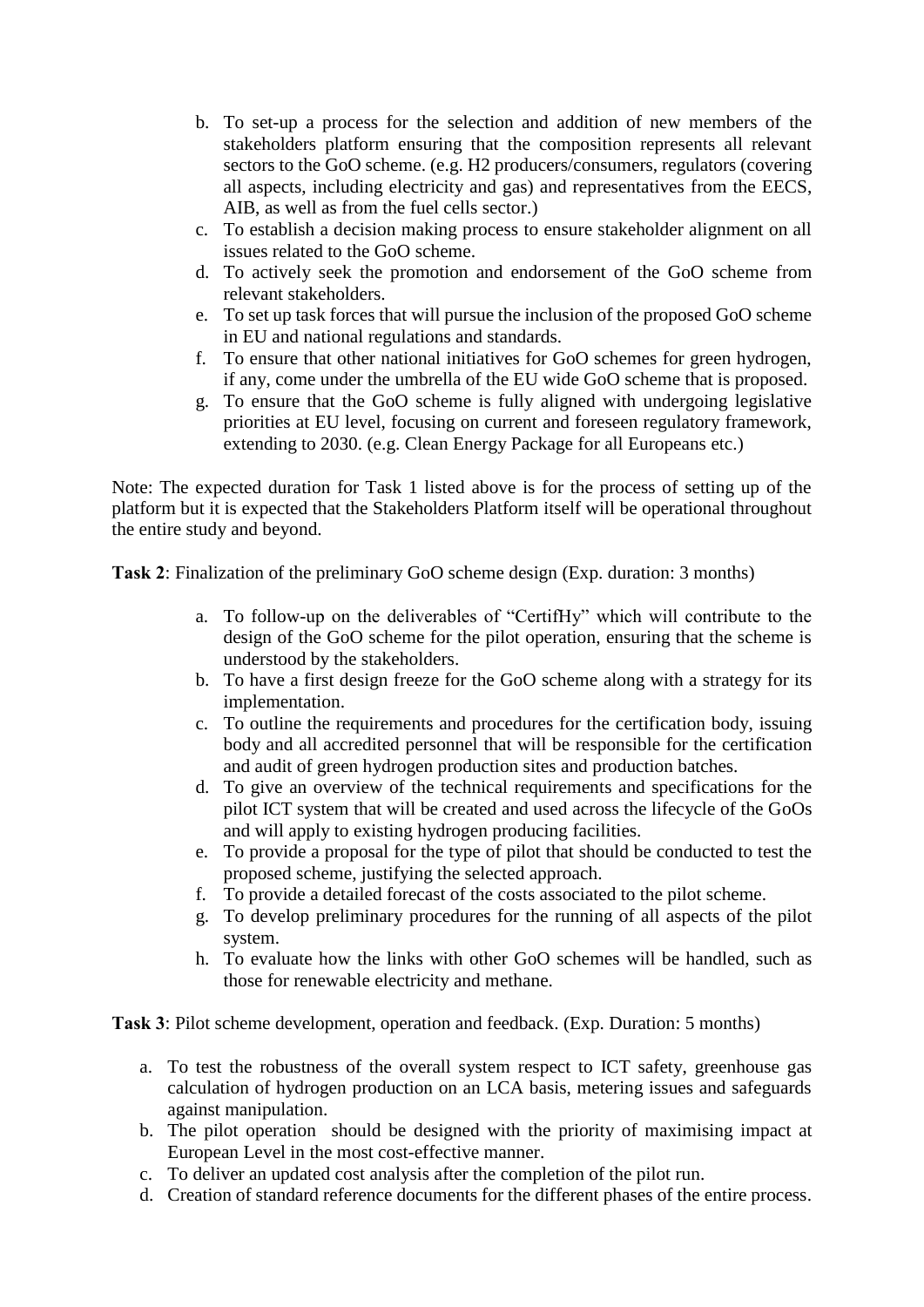e. To propose a suitable business model for a self-sustaining scheme.

<span id="page-10-0"></span>**Task 4**: Final GoO scheme design and initial steps for EU-wide implementation. (Exp. Duration: 2 months)

- a. To compile a report from the results of the pilot run, identifying the lessons learned and the modifications that are necessary in the final design of the scheme.
- b. To provide a final design of the scheme based on the lessons learned, along with revised costs for its EU-wide implementation.
- c. To provide a roadmap for the implementation of the scheme including initial steps for its set up.
- d. To outline all the requirements for a complete EU-wide rollout of the scheme.
- e. To make proposals for amending existing legislation or proposals for new legislation.

#### <span id="page-10-1"></span>**2.5. Terms of payment**

Payments shall be made in accordance with Articles I.5 and II.21 of the Draft Service Contract (annexed to the Invitation to tender).

There will be no pre-financing.

Interim payments may be claimed by the contractor at the completion of each task as follows:

- 1. An interim payment of 20 % of the total price may be claimed following the completion of task 1 and submission of the corresponding task report
- 2. An interim payment of 30 % of the total price may be claimed following the completion of task 2 and submission of the corresponding task report
- 3. An interim payment of 20 % of the total price may be claimed following the completion of task 3 and submission of the corresponding task report

Final payment will take place following the completion of task 4 and submission of all deliverables described in Section 3.1.2.

Payments shall be executed only if the Contractor has fulfilled all his contractual obligations by the date on which the invoice is submitted.

#### <span id="page-10-2"></span>**3. CONTENT**

#### <span id="page-10-3"></span>**3.1. Deliverables and reporting:**

#### <span id="page-10-4"></span>**3.1.1 Reports:**

The reports shall be drafted in English, and submitted in electronic format. The contractor shall submit the following reports:

- An **inception report** that will provide a detailed work plan on how to address the aforementioned tasks, in agreement with the FCH 2 JU. This report will be due at the end of month 1 (M1) of the contract implementation.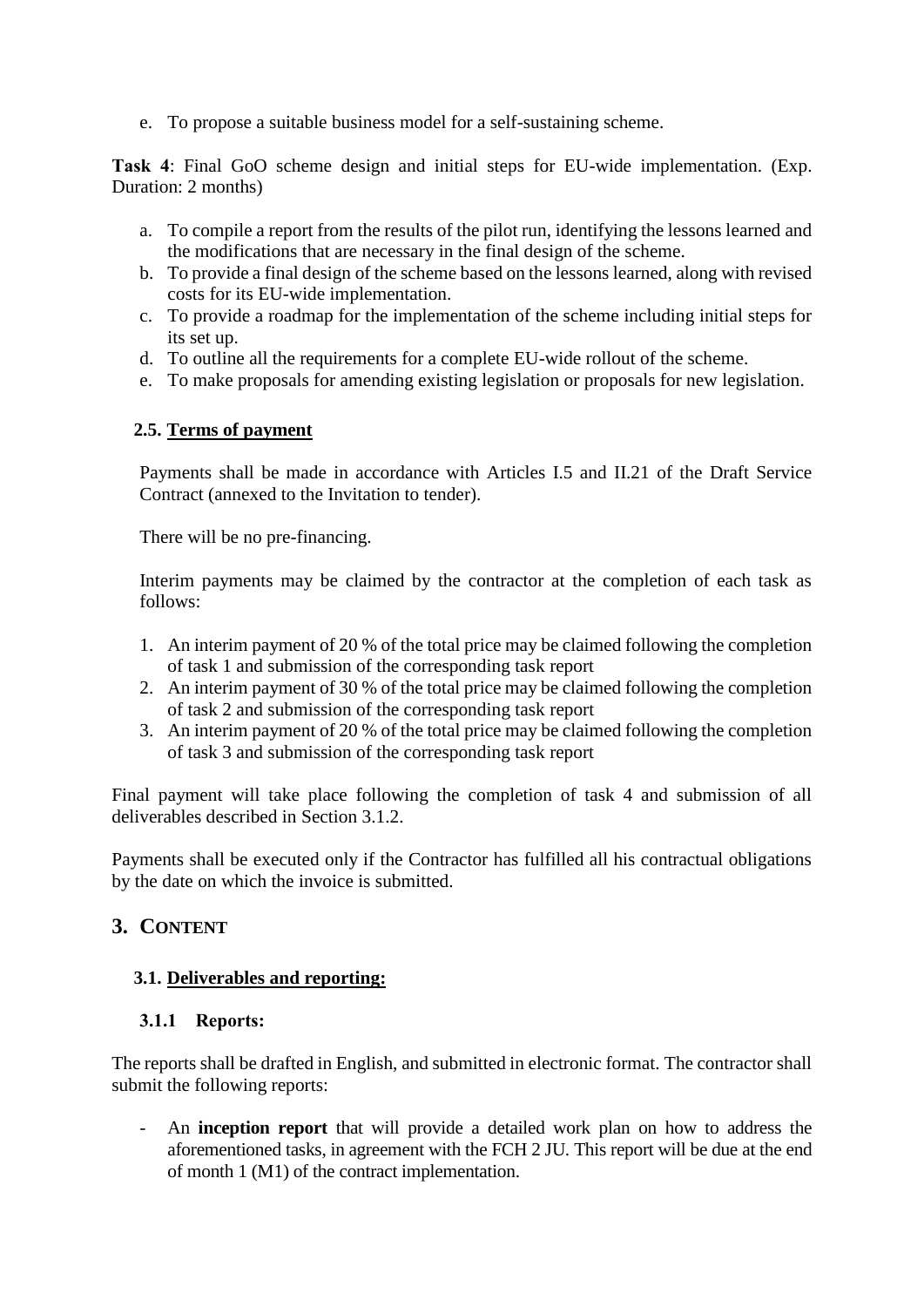- A **task report following the completion of each of the tasks** mentioned in Section 2.4 above - at months 2 (M2), month 5 (M5), month 10 (M10) and month 12 (M12) in the implementation of the contract - in which the contractor should explain the progression and accomplishments for each subtask. These reports are not to be published but can be considered for circulation within the stakeholders' platform.
- An **interim report** (not to be published, to allow discussion and eventual steering of the exercise). The interim report shall include an overview of the status of the project, describing the overall work carried out until that point. It shall also explain the main obstacles in the implementation of the project if any, and propose appropriate measures.

#### and

- A **final, publishable report** that gathers the results of the tasks mentioned above.

#### <span id="page-11-0"></span>**3.1.2 Final report and deliverables:**

The **final study report** must include:

- an abstract of no more than 200 words
- an executive summary of maximum 6 pages, both in English and French;
- specific identifiers which must be incorporated on the cover page provided by the FCH  $2$  JU:
- the following disclaimer:

*"The information and views set out in this [report/study/article/publication…] are those of the author(s) and do not necessarily reflect the official opinion of the FCH 2 JU. The FCH 2 JU does not guarantee the accuracy of the data included in this study. Neither the FCH 2 JU nor any person acting on the FCH 2 JU's behalf may be held responsible for the use which may be made of the information contained therein."* 

- The final report should be printed in 500 copies

#### **Other deliverables**:

- a MS-POWERPOINT presentation (or a presentation created in a similar environment) with a summary of the study and its conclusions shall be also provided for dissemination purposes.
- An event shall be organised by the contractor in Brussels where the results of the study will be presented and copies of the study will be distributed. The event should be attended by ~60 people. The event may take the form of a final workshop in which the final design of the scheme is presented along with the roadmap and the future steps for implementation.

#### <span id="page-11-1"></span>**3.1.3 Publishable executive summary**

The publishable executive summary must be provided in both in English and French and must include: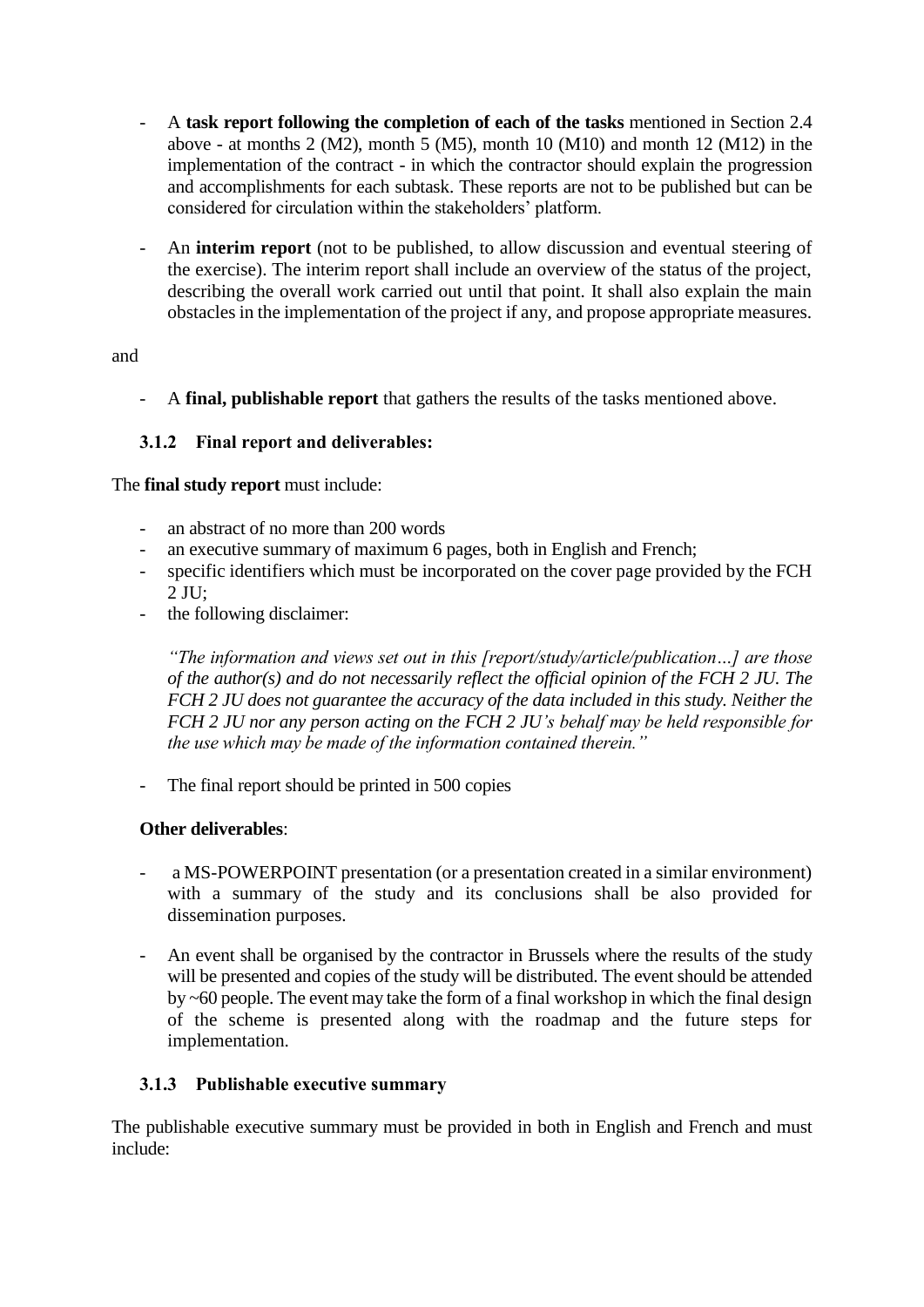- specific identifiers which must be incorporated on the cover page provided by the FCH  $2$  JU:
- the following disclaimer:

*"The information and views set out in this [report/study/article/publication…] are those of the author(s) and do not necessarily reflect the official opinion of the FCH 2 JU. The FCH 2 JU does not guarantee the accuracy of the data included in this study. Neither the FCH 2 JU nor any person acting on the FCH 2 JU's behalf may be held responsible for the use which may be made of the information contained therein."* 

# <span id="page-12-0"></span>**4. EVALUATION AND AWARD**

The evaluation is based solely on the information provided in the submitted tender. It involves the following:

- Verification of non-exclusion of tenderers on the basis of the exclusion criteria
- Selection of tenderers on the basis of selection criteria
- Evaluation of tenders on the basis of the award criteria

The FCH 2 JU may reject abnormally low tenders, in particular if it established that the tenderer or a subcontractor does not comply with applicable obligations in the fields of environmental, social and labour law.

The tenders will be assessed in the order indicated above. Only tenders meeting the requirements of one step will pass on to the next step.

#### <span id="page-12-1"></span>**4.1. Verification of non-exclusion**

**All tenderers must provide a declaration on honour (see Annex I), signed and dated by an authorised representative, stating that they are not in one of the situations of exclusion listed in that declaration on honour.** 

In case of joint tender, **each member of the group must provide a declaration on honour** signed by an authorised representative.

In case of subcontracting, **all subcontractors whose share of the contract is above 10 %** and/or whose capacity is necessary to fulfil the selection criteria must provide a declaration on honour signed by an authorised representative.

The Contracting Authority reserves the right to verify whether the successful tenderer is in one of the situations of exclusion by requiring the supporting documents listed in the declaration of honour.

The **successful tenderer** must provide the documents mentioned as supporting evidence in the declaration on honour **before signature of the contract** and within a deadline given by the contracting authority. This requirement applies to each member of the group in case of joint tender and to subcontractors whose share of the contract is above 10%.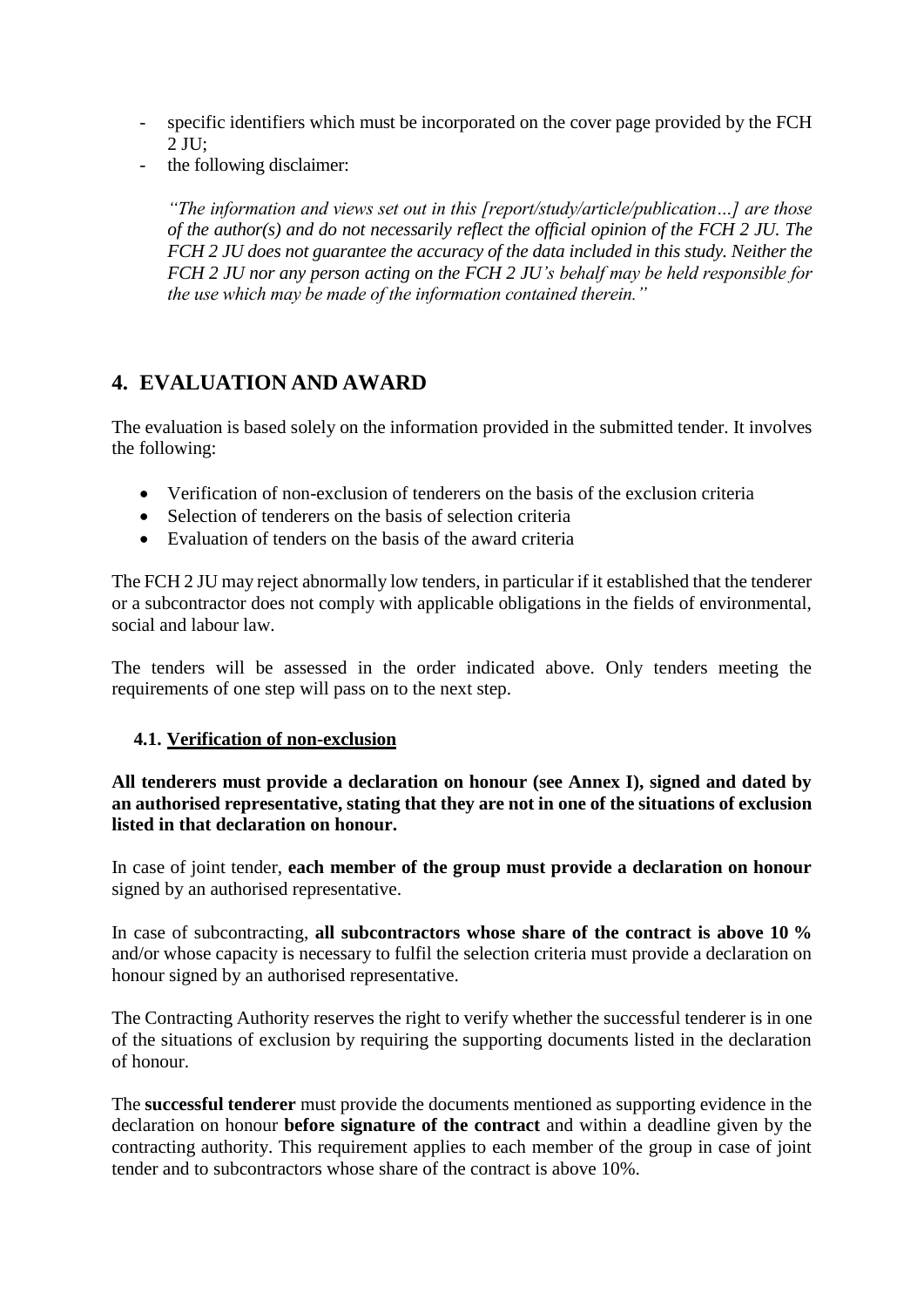The obligation to submit supporting evidence does not apply to international organisations.

A tenderer (or a member of the group in case of joint tender, or a subcontractor) is not required to submit the documentary evidence if it has already been submitted for another procurement procedure and provided the documents were issued not more than one year before the date of their request by the contracting authority and are still valid at that date. In such cases, the tenderer must declare on its honour that the documentary evidence has already been provided in a previous procurement procedure, indicate the reference of the procedure and confirm that that there has been no change in its situation.

A tenderer (or a member of the group in case of joint tender, or a subcontractor) is not required to submit a specific document if the contracting authority can access the document in question on a national database free of charge.

#### <span id="page-13-0"></span>**4.2. Selection Criteria**

Tenderers must prove their legal, regulatory, economic, financial, technical and professional capacity to carry out the work subject to this procurement procedure.

The tenderer may rely on the capacities of other entities, regardless of the legal nature of the links which it has with them. It must in that case prove to the Contracting Authority that it will have at its disposal the resources necessary for performance of the contract, for example by producing an undertaking on the part of those entities to place those resources at its disposal.

The tender must include the proportion of the contract that the tenderer intends to subcontract.

#### <span id="page-13-1"></span>**4.2.2 Declaration and evidence**

The tenderers (and each member of the group in case of joint tender) and subcontractors whose share of the contract is above 10 % must provide the declaration on honour (see Annex 1), signed and dated by an authorised representative, stating that they fulfil the selection criteria applicable to them individually. For the criteria applicable to the tenderer as a whole the tenderer (sole tenderer or leader in case of joint tender) must provide the declaration on honour stating that the tenderer, including all members of the group in case of joint tender and including subcontractors if applicable, fulfils the selection criteria for which a consolidated assessment will be carried out.

This declaration is part of the declaration used for exclusion criteria (see section 4.1) so only one declaration covering both aspects should be provided by each concerned entity.

The Contracting Authority **will evaluate selection criteria on the basis of:**

- **the declarations on honour and**
- **evidence**

#### **required in Section 4.2**.

Nevertheless, it reserves the right to require other evidence of the legal and regulatory, financial and economic and technical and professional capacity of the tenderers at any time during the procurement procedure and contract performance. In such case the tenderer must provide the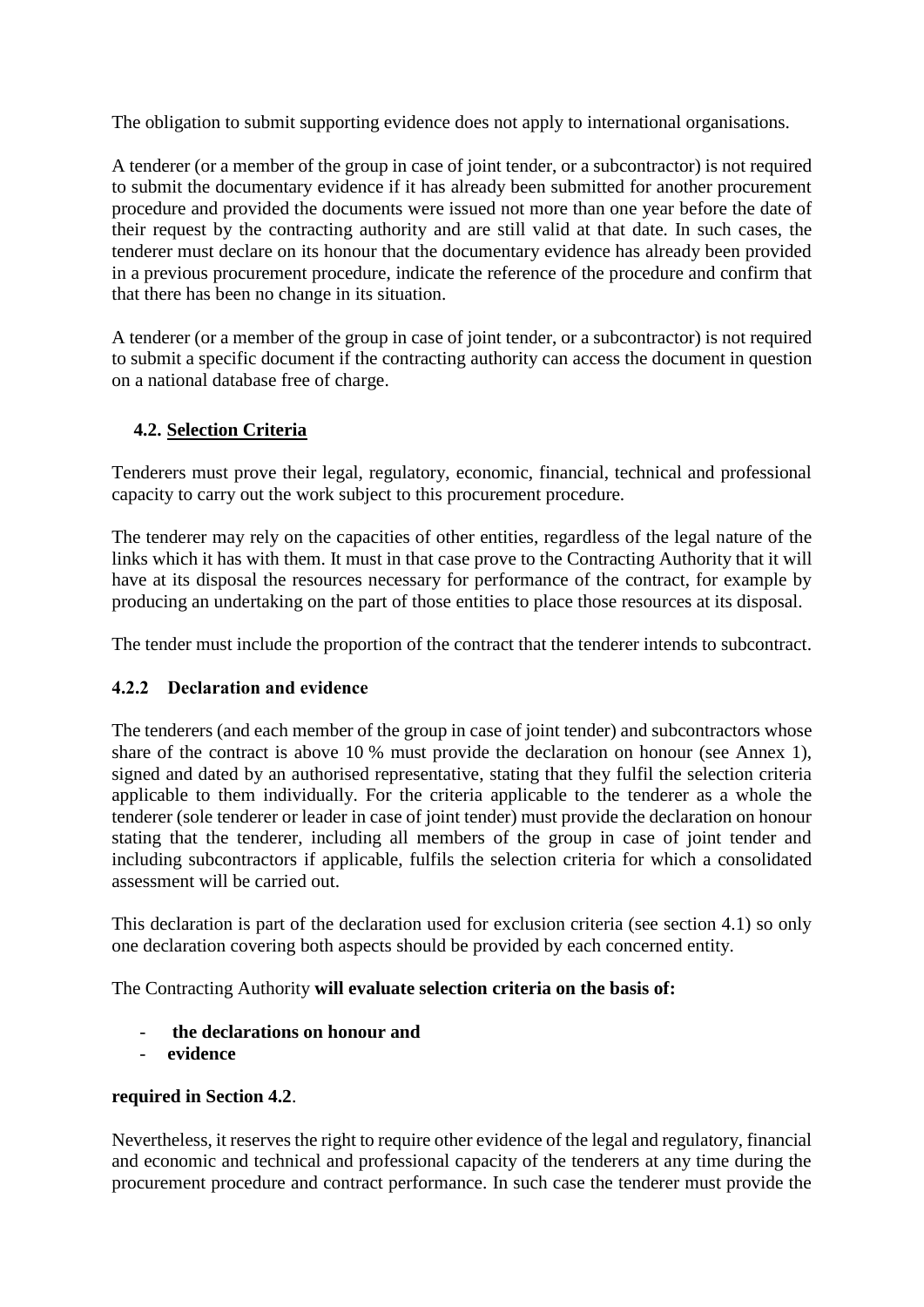requested evidence without delay. The Contracting Authority may reject the tender if the requested evidence is not provided in due time.

A tenderer (or a member of the group in case of joint tender, or a subcontractor) is not required to submit the documentary evidence if it has already been submitted for another procurement procedure and provided the documents were issued not more than one year before the date of their request by the contracting authority and are still valid at that date. In such cases, the tenderer must declare on its honour that the documentary evidence has already been provided in a previous procurement procedure, indicate the reference of the procedure and confirm that that there has been no change in its situation.

A tenderer (or a member of the group in case of joint tender, or a subcontractor) is not required to submit a specific document if the contracting authority can access the document in question on a national database free of charge.

#### <span id="page-14-0"></span>**4.2.3 Legal and regulatory capacity**

Tenderers must prove that they are allowed to pursue the professional activity necessary to carry out the work subject to this call for tenders. The tenderer (including each member of the group in case of joint tender) must provide the following information in its tender if it has not been provided with the Legal Entity Form:

- For legal persons, a legible copy of the notice of appointment of the persons authorised to represent the tenderer in dealings with third parties and in legal proceedings, or a copy of the publication of such appointment if the legislation applicable to the legal person requires such publication. Any delegation of this authorisation to another representative not indicated in the official appointment must be evidenced.

- For natural persons, if required under applicable law, a proof of registration on a professional or trade register or any other official document showing the registration number.

#### <span id="page-14-1"></span>**4.2.4 Economic and financial capacity criteria**

The tenderer must have the necessary economic and financial capacity to perform this contract until its end. In order to prove their capacity, the tenderer must comply with the following selection criteria.

- **Criterion F1:** Turnover of the last two financial years above EUR 1.0000.000; this criterion applies to the tenderer as a whole, i.e. the combined capacity of all members of a group in case of a joint tender.

#### **Evidence to be provided:**

- Copy of the profit and loss accounts and balance sheet for the last two years for which accounts have been closed from each concerned legal entity;

- Failing that, appropriate statements from banks;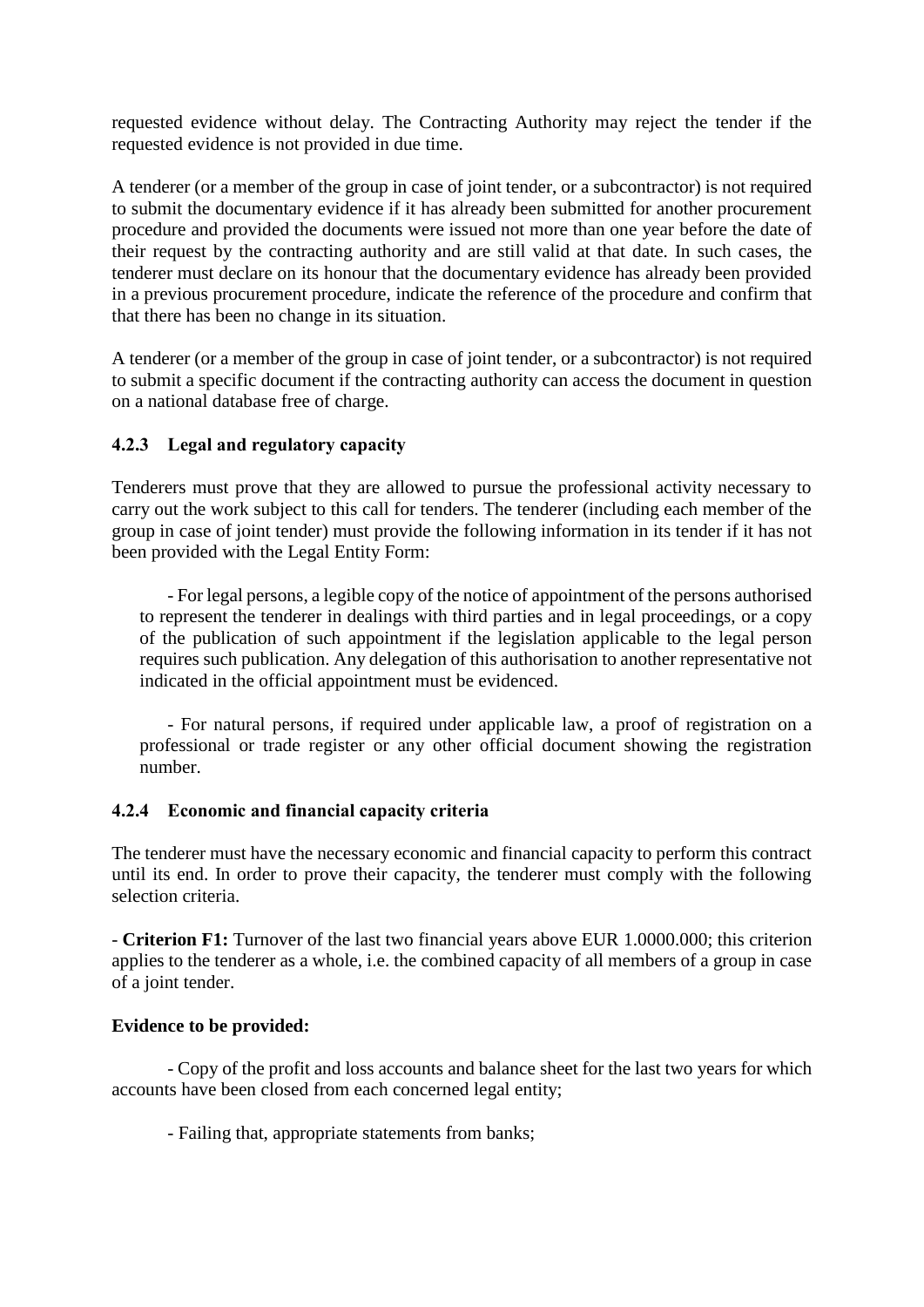If, for some exceptional reason which the Contracting Authority considers justified, a tenderer is unable to provide one or other of the above documents, it may prove its economic and financial capacity by any other document which the Contracting Authority considers appropriate. In any case, the Contracting Authority must at least be notified of the exceptional reason and its justification. The Commission reserves the right to request any other document enabling it to verify the tenderer's economic and financial capacity.

#### <span id="page-15-0"></span>**4.2.5 Technical and professional capacity criteria and evidence**

#### **A. Criteria relating to tenderers**

Tenderers (in case of a joint tender the combined capacity of all members of the group and identified subcontractors) must comply with the criteria listed below.

The project references indicated below consist in a list of relevant services provided in the past three years, with the sums, dates and clients, public or private, accompanied by statements issued by the clients.

**- Criterion A1**: The tenderer must prove experience in the field of Guarantees of Origin and certification schemes, hydrogen applications as well as drafting reports and recommendations.

**Evidence A1**: the tenderer must provide references for 3 projects delivered in these fields in the last three years with a minimum value for each project of  $\epsilon$  100.000.

**- Criterion A2**: The tenderer must prove capacity to work in minimum 3 EU official languages including at least English and French.

**Evidence A2**: the tenderer must provide references for 3 projects delivered in the last three years showing the necessary language coverage.

#### **B. Criteria relating to the team delivering the service:**

Evidence will consist in CVs of the team responsible to deliver the service. Each CV should indicate the intended function in the delivery of the service.

**B1 - Project Manager:** At least 10 years' experience in project management, including overseeing project delivery, quality control of delivered service, client orientation and conflict resolution experience in project of at least  $\epsilon$  500.000 and coverage of at least 5 countries, with experience in management of team of at least 5 people.

#### **Evidence**: CV

**B2 - Expert in key areas of Hydrogen Production and LCA:** At least 5 years of professional experience. Relevant higher education degree or equivalent professional experience and at least 3 years' professional experience in the field.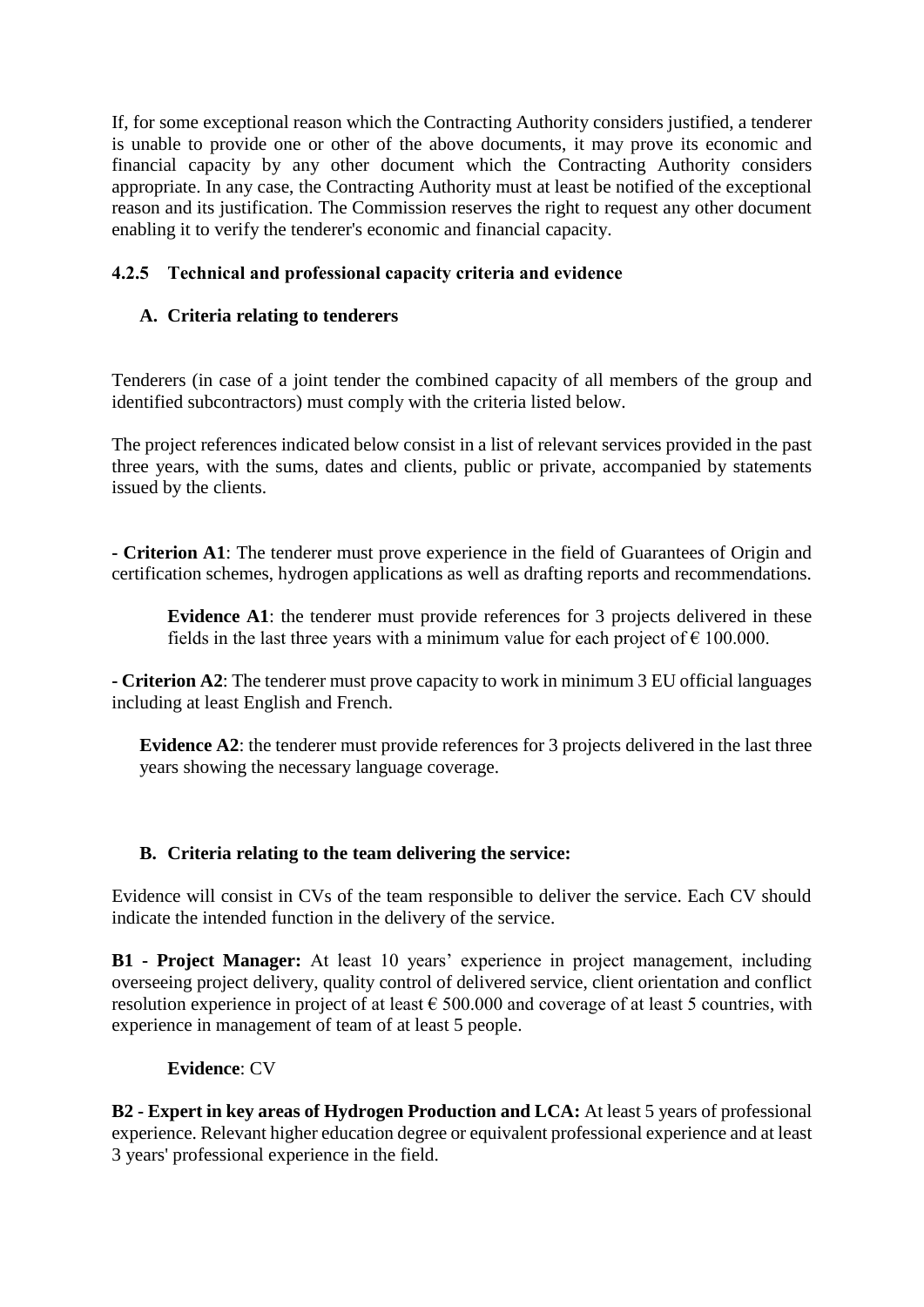#### **Evidence**: CV

**B3 - Expert in Guarantees of origin and certification schemes:** At least 5 years of professional experience. Relevant higher education degree or equivalent professional experience and at least 3 years' professional experience in the field.

#### **Evidence: CV**

**B4 – Expert in ICT systems design and implementation:** At least 5 years of professional experience. Relevant higher education degree or equivalent professional experience and at least 3 years' professional experience in the field.

#### **Evidence: CV**

**B5 – Expert with proven knowledge in EU policy and legislation:** At least 5 years of professional experience. Relevant higher education degree or equivalent professional experience and at least 3 years' professional experience in the field.

#### **Evidence: CV**

**B6 - Language quality check:** at least 2 members of the team should have at least C1 level in the Common European Framework for Reference for Languages<sup>7</sup> in English and French

#### **Evidence: a language certificate or past relevant experience.**

#### <span id="page-16-0"></span>**4.3. Award Criteria**

1

The contract will be awarded based on the most economically advantageous tender, according to the 'best price-quality ratio' award method.

The maximum total quality score is 100 points.

The quality of the tender will be evaluated based on the following criteria:

#### **General understanding of the global project (30 points – minimum score 50%):**

Sub-criterion 1.1 (10 points – minimum score 50%):

 $\triangleright$  Understanding of the general objective of the contract and definition of what success means.

Sub-criterion 1.2 (10 points – minimum score 50%):

See [http://www.coe.int/t/dg4/linguistic/Cadre1\\_en.asp](http://www.coe.int/t/dg4/linguistic/Cadre1_en.asp)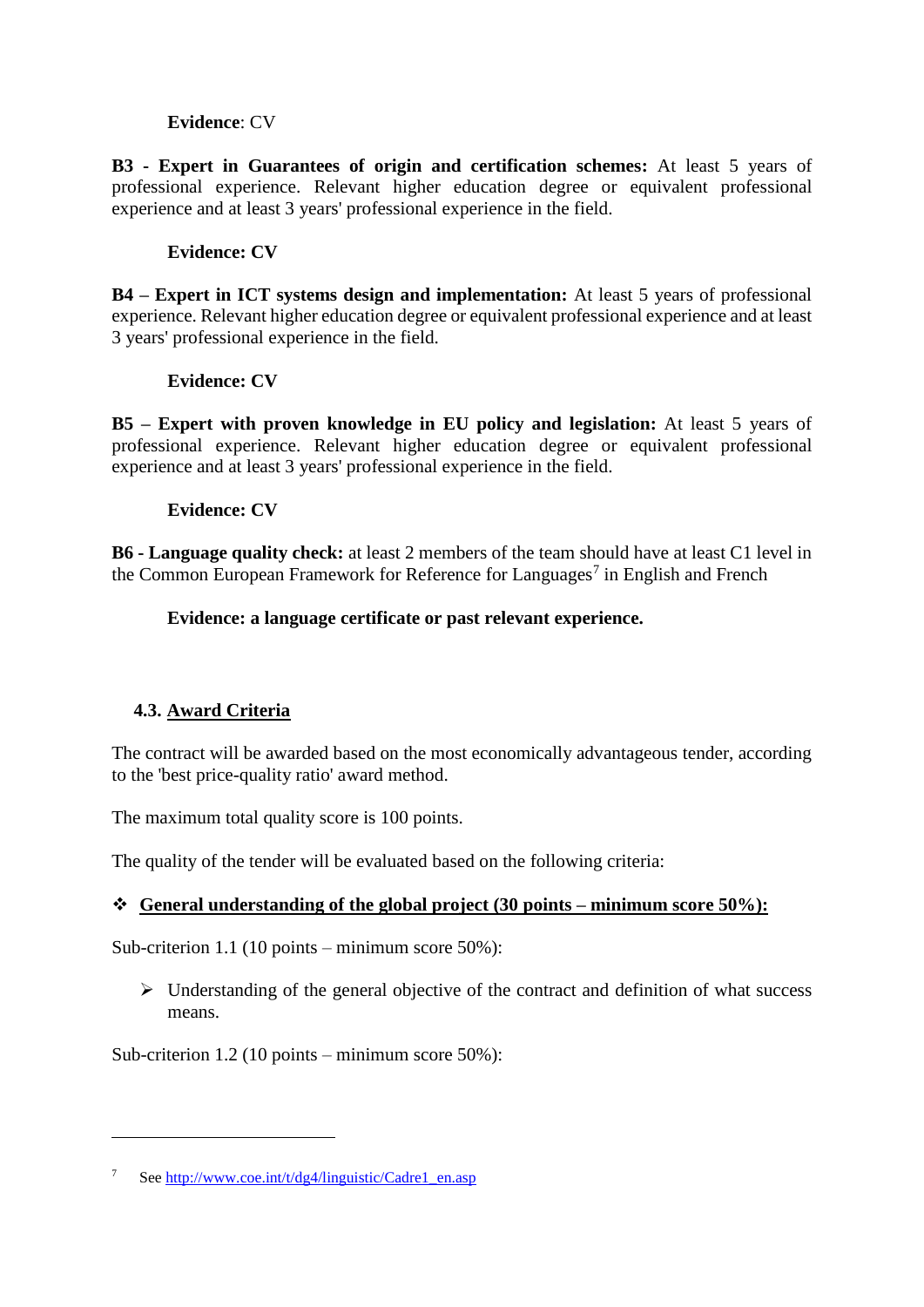$\triangleright$  Proper analysis and description of first insights that are used in the approach;

Sub-criterion 1.3 (10 points – minimum score 50%):

 $\triangleright$  Inclusion of own aspects/views – adding unexpected elements that are meaningful to achieve success

#### **Quality of the proposed methodology (40 points – minimum score 50%)**

Sub-criterion 2.1 (8 points – minimum score 50%):

 $\triangleright$  Provides a detailed description of project organisation and management

Sub-criterion 2.2 (8 points – minimum score 50%):

 $\triangleright$  Clearly defines scope, milestones and deliverables of work done;

Sub-criterion 2.3 (8 points – minimum score 50%):

 $\triangleright$  Clearly articulates approach/methodology to achieve objectives

Sub-criterion 2.4 (8 points – minimum score 50%):

 $\triangleright$  Quality control system applied to the service foreseen in this tender specification concerning the quality of the deliverables, the language quality check, and continuity of the service in case of absence of the member of the team. The quality system should be detailed in the tender and specific to the tasks at hand; a generic quality system will result in a low score.

Sub-criterion 2.5 (8 points – minimum score 50%):

 $\triangleright$  Identifies potential risks and convincingly proposes effective ways to mitigate them.

#### **Organisation of the work and resources (30 points – minimum score 50%)**

 $\triangleright$  This criterion will assess how the roles and responsibilities of the proposed team and of the different economic operators (in case of joint tenders, including subcontractors if applicable) are distributed for each task. It also assesses the global allocation of time and resources to the project and to each task or deliverable, and whether this allocation is adequate for the work.

**The tender should provide details on the allocation of time and human resources and the rationale behind the choice of this allocation.** Details should be provided as part of the technical offer. It is not a budget requested as part of the financial offer.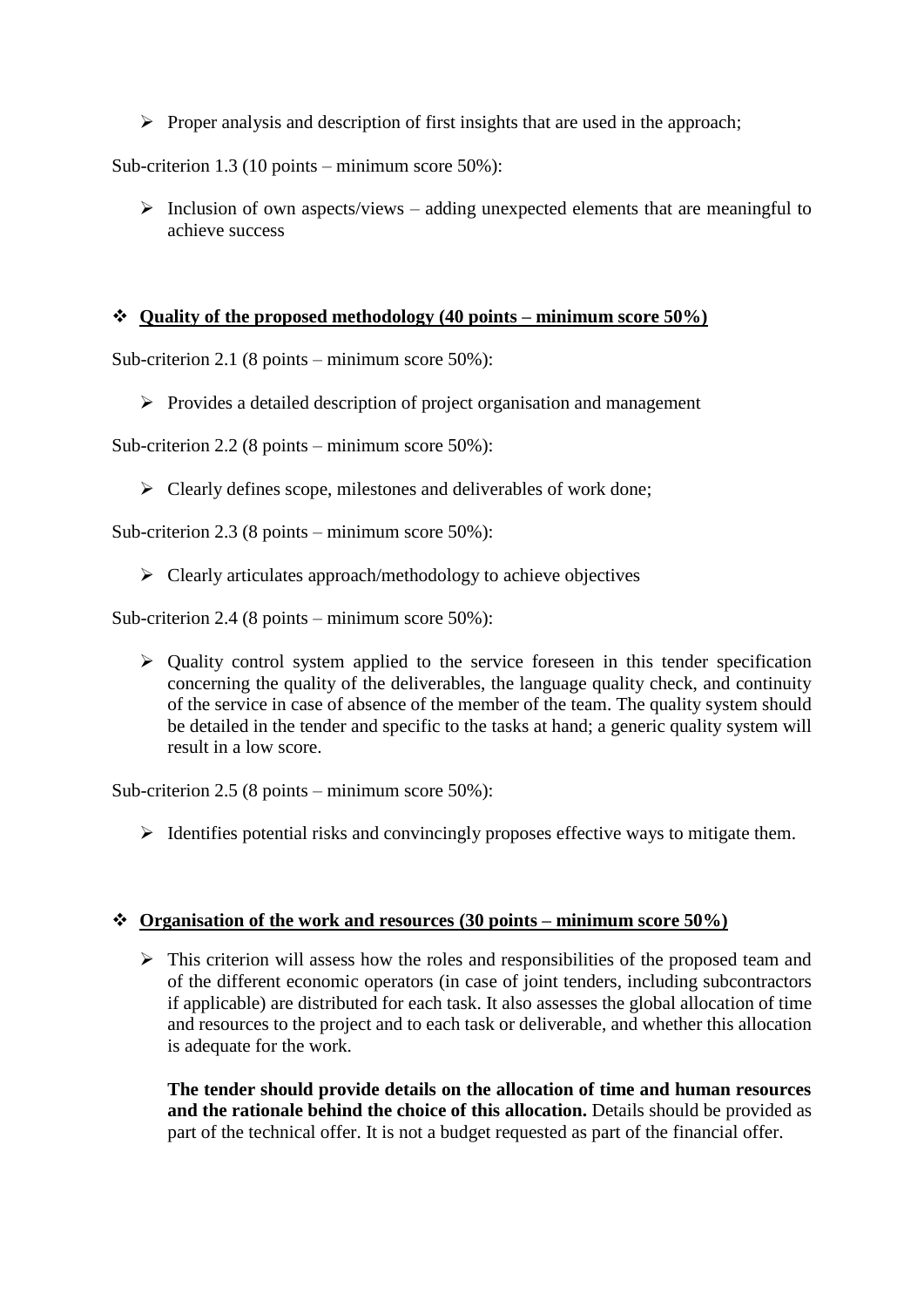#### **Tenders must score minimum 50% for each criterion and sub-criterion, and minimum 60% in total. Tenders that do not reach the minimum quality levels will be rejected and will not be ranked.**

#### <span id="page-18-0"></span>**4.4. Ranking of tenders**

The contract will be awarded to the most economically advantageous tender, i.e. the tender offering the best price-quality ratio determined in accordance with the formula below.

A weight of 60/40 is given to quality and price.

Tenderers will be ranked based on the total value of points allocated to each of them, according to the following formula:

|                       | cheapest price  |  | Total quality score (out of 100) for<br>all technical criteria of tender X |   |    |
|-----------------------|-----------------|--|----------------------------------------------------------------------------|---|----|
| Score for<br>tender X | price of tender |  | 100                                                                        | ∗ | 60 |

**The tender ranked first after applying the formula will be awarded the contract.**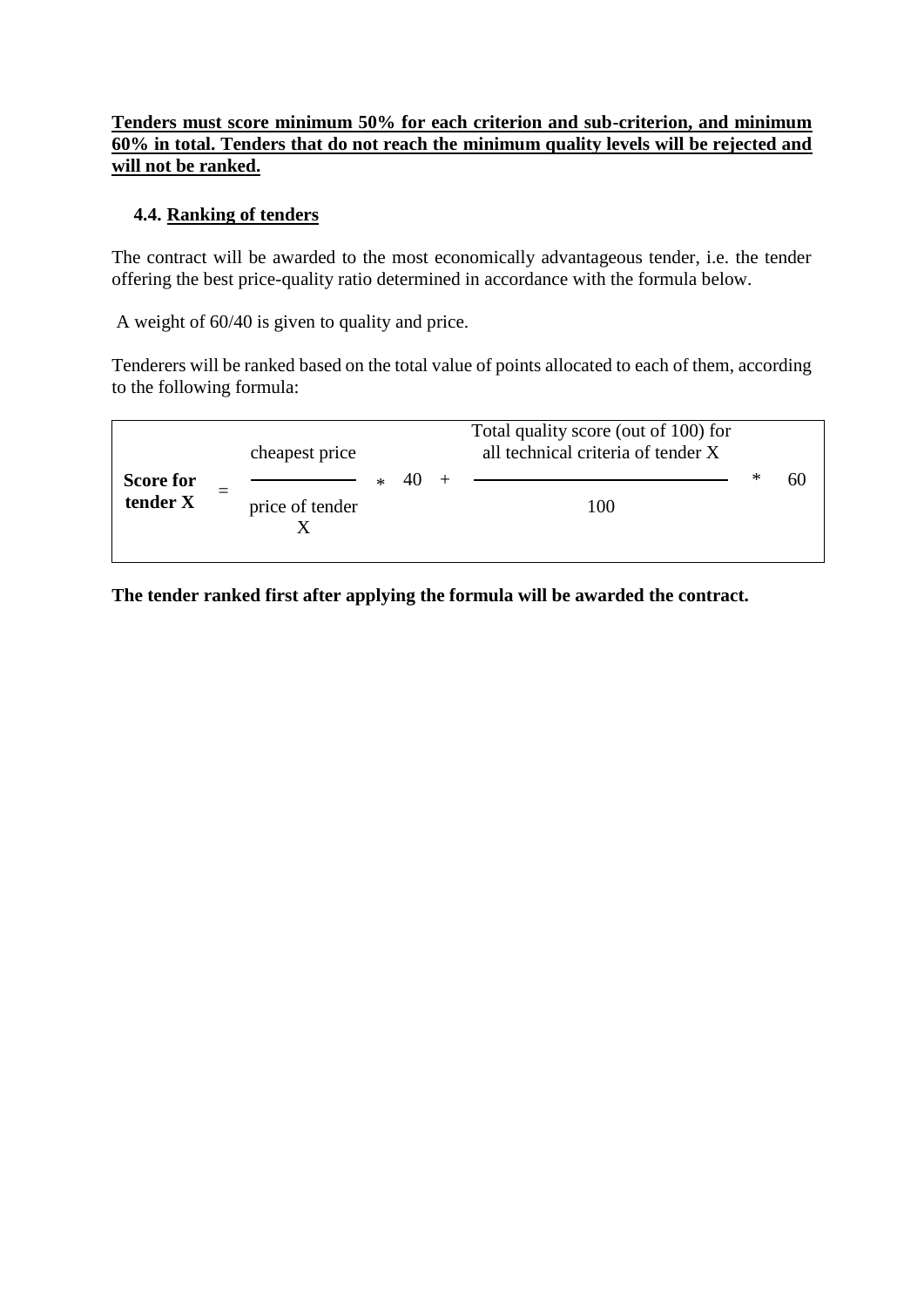# <span id="page-19-1"></span><span id="page-19-0"></span>**5. ANNEX 1**

# **DECLARATION ON HONOUR ON EXCLUSION CRITERIA AND SELECTION CRITERIA**

The undersigned [*insert name of the signatory of this form*], representing:

| for<br>natural<br>(only)<br>himself or herself | <i>persons</i> ) ( <i>only for legal persons</i> ) the following legal person: |
|------------------------------------------------|--------------------------------------------------------------------------------|
| ID or passport number:                         | Full official name:                                                            |
|                                                | Official legal form:                                                           |
| ('the person')                                 | Statutory registration number:                                                 |
|                                                | Full official address:                                                         |
|                                                | VAT registration number:                                                       |
|                                                |                                                                                |
|                                                | ('the person')                                                                 |

# **Situation of exclusion concerning the person**

<span id="page-19-2"></span>

| (1) declares that the above-mentioned person is in one of the following situations:                                                                                                                                                                                                                                                                                                                                                                                                                   | <b>YES</b> | NO |
|-------------------------------------------------------------------------------------------------------------------------------------------------------------------------------------------------------------------------------------------------------------------------------------------------------------------------------------------------------------------------------------------------------------------------------------------------------------------------------------------------------|------------|----|
| (a) it is bankrupt, subject to insolvency or winding up procedures, its assets are<br>being administered by a liquidator or by a court, it is in an arrangement<br>with creditors, its business activities are suspended or it is in any analogous<br>situation arising from a similar procedure provided for under national<br>legislation or regulations;                                                                                                                                           |            |    |
| (b) it has been established by a final judgement or a final administrative<br>decision that the person is in breach of its obligations relating to the<br>payment of taxes or social security contributions in accordance with the law<br>of the country in which it is established, with those of the country in which<br>the contracting authority is located or those of the country of the<br>performance of the contract;                                                                        |            |    |
| (c) it has been established by a final judgement or a final administrative<br>decision that the person is guilty of grave professional misconduct by having<br>violated applicable laws or regulations or ethical standards of the profession<br>to which the person belongs, or by having engaged in any wrongful conduct<br>which has an impact on its professional credibity where such conduct<br>denotes wrongful intent or gross negligence, including, in particular, any of<br>the following: |            |    |
| (i) fraudulently or negligently misrepresenting information required for<br>the verification of the absence of grounds for exclusion or the fulfilment<br>of selection criteria or in the performance of a contract;                                                                                                                                                                                                                                                                                  |            |    |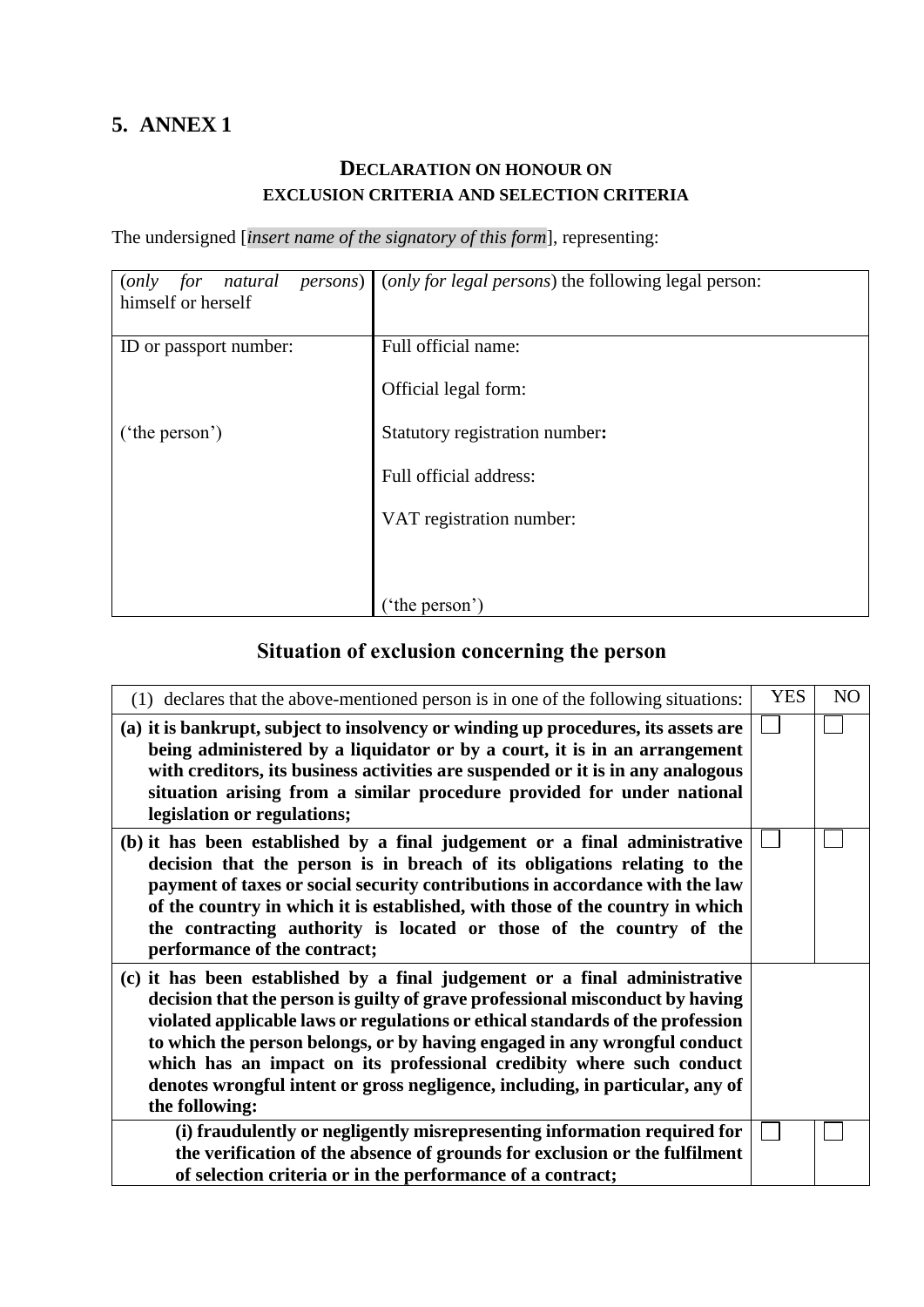| (ii) entering into agreement with other persons with the aim of distorting                                                      |  |
|---------------------------------------------------------------------------------------------------------------------------------|--|
| competition;                                                                                                                    |  |
| (iii) violating intellectual property rights;                                                                                   |  |
| (iv) attempting to influence the decision-making process of the<br>contracting authority during the award procedure;            |  |
| (v) attempting to obtain confidential information that may confer upon                                                          |  |
| it undue advantages in the award procedure;                                                                                     |  |
| (d) it has been established by a final judgement that the person is guilty of the                                               |  |
| following:                                                                                                                      |  |
| (i) fraud, within the meaning of Article 1 of the Convention on the                                                             |  |
| protection of the European Communities' financial interests, drawn up                                                           |  |
| by the Council Act of 26 July 1995;                                                                                             |  |
| (ii) corruption, as defined in Article 3 of the Convention on the fight                                                         |  |
| against corruption involving officials of the European Communities or                                                           |  |
| officials of EU Member States, drawn up by the Council Act of 26 May                                                            |  |
| 1997, and in Article 2(1) of Council Framework Decision 2003/568/JHA,                                                           |  |
| as well as corruption as defined in the legal provisions of the country                                                         |  |
| where the contracting authority is located, the country in which the                                                            |  |
| person is established or the country of the performance of the contract;                                                        |  |
| (iii) participation in a criminal organisation, as defined in Article 2 of                                                      |  |
| <b>Council Framework Decision 2008/841/JHA;</b>                                                                                 |  |
| (iv) money laundering or terrorist financing, as defined in Article 1 of                                                        |  |
| Directive 2005/60/EC of the European Parliament and of the Council;                                                             |  |
| (v) terrorist-related offences or offences linked to terrorist activities, as                                                   |  |
| defined in Articles 1 and 3 of Council Framework Decision                                                                       |  |
| 2002/475/JHA, respectively, or inciting, aiding, abetting or attempting                                                         |  |
| to commit such offences, as referred to in Article 4 of that Decision;                                                          |  |
| (vi) child labour or other forms of trafficking in human beings as defined                                                      |  |
| in Article 2 of Directive 2011/36/EU of the European Parliament and of                                                          |  |
| the Council;                                                                                                                    |  |
| (e) the person has shown significant deficiencies in complying with the main                                                    |  |
| obligations in the performance of a contract financed by the Union's budget,                                                    |  |
| which has led to its early termination or to the application of liquidated                                                      |  |
| damages or other contractual penalties, or which has been discovered                                                            |  |
| following checks, audits or investigations by an Authorising Officer, OLAF                                                      |  |
| or the Court of Auditors;                                                                                                       |  |
| (f) it has been established by a final judgment or final administrative decision                                                |  |
| that the person has committed an irregularity within the meaning of Article                                                     |  |
| 1(2) of Council Regulation (EC, Euratom) No 2988/95;                                                                            |  |
|                                                                                                                                 |  |
| (g) for the situations of grave professional misconduct, fraud, corruption, other                                               |  |
| criminal offences, significant deficiencies in the performance of the contract<br>or irregularity, the applicant is subject to: |  |
|                                                                                                                                 |  |
| i. facts established in the context of audits or investigations carried out by                                                  |  |
| the Court of Auditors, OLAF or internal audit, or any other check, audit                                                        |  |
| or control performed under the responsibility of an authorising officer                                                         |  |
| of an EU institution, of a European office or of an EU agency or body;                                                          |  |
| ii.non-final administrative decisions which may include disciplinary                                                            |  |
| measures taken by the competent supervisory body responsible for the                                                            |  |
| verification of the application of standards of professional ethics;                                                            |  |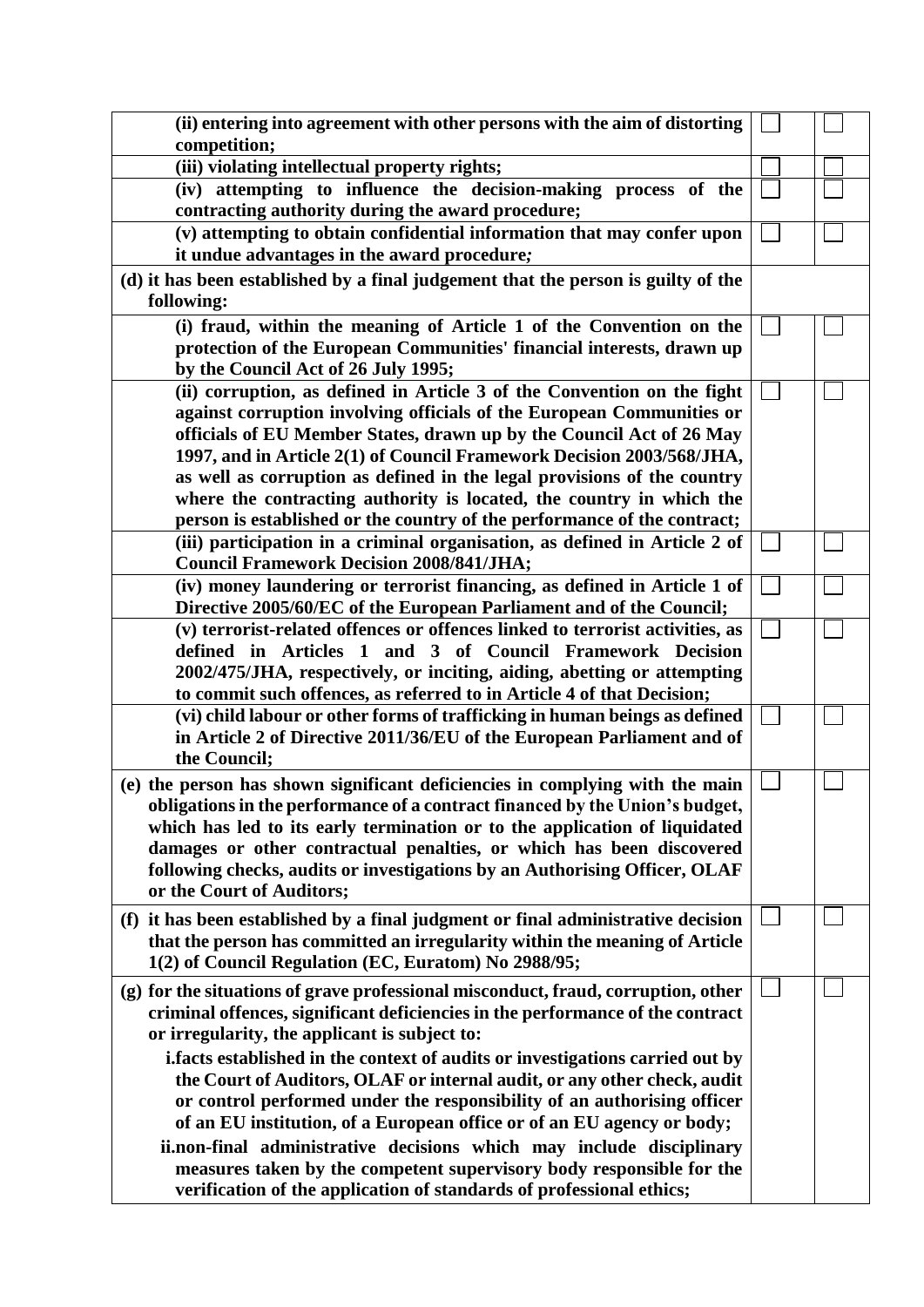| iii.decisions of the ECB, the EIB, the European Investment Fund or<br>international organisations; |  |
|----------------------------------------------------------------------------------------------------|--|
|                                                                                                    |  |
| iv.decisions of the Commission relating to the infringement of the Union's                         |  |
|                                                                                                    |  |
| competition rules or of a national competent authority relating to the                             |  |
|                                                                                                    |  |
| infringement of Union or national competition law; or                                              |  |
|                                                                                                    |  |
| v.decisions of exclusion by an authorising officer of an EU institution, of a                      |  |
|                                                                                                    |  |
| European office or of an EU agency or body.                                                        |  |
|                                                                                                    |  |

# <span id="page-21-0"></span>**Situations of exclusion concerning natural persons with power of representation, decision-making or control over the legal person**

## *Not applicable to natural persons, Member States and local authorities*

| (2) declares that a natural person who is a member of the administrative,<br>management or supervisory body of the above-mentioned legal person, or<br>who has powers of representation, decision or control with regard to the<br>above-mentioned legal person (this covers company directors, members<br>of management or supervisory bodies, and cases where one natural person<br>holds a majority of shares) is in one of the following situations: | YES | N/A |
|----------------------------------------------------------------------------------------------------------------------------------------------------------------------------------------------------------------------------------------------------------------------------------------------------------------------------------------------------------------------------------------------------------------------------------------------------------|-----|-----|
| Situation (c) above (grave professional misconduct)                                                                                                                                                                                                                                                                                                                                                                                                      |     |     |
| Situation (d) above (fraud, corruption or other criminal offence)                                                                                                                                                                                                                                                                                                                                                                                        |     |     |
| Situation (e) above (significant deficiencies in performance of a<br>contract)                                                                                                                                                                                                                                                                                                                                                                           |     |     |
| Situation (f) above (irregularity)                                                                                                                                                                                                                                                                                                                                                                                                                       |     |     |

# <span id="page-21-1"></span>**Situations of exclusion concerning natural or legal persons assuming unlimited liability for the debts of the legal person**

| (3) declares that a natural or legal person that assumes unlimited liability for $\vert$ YES $\vert$ NO<br>the debts of the above-mentioned legal person is in one of the following<br>situations: |  | N/A |
|----------------------------------------------------------------------------------------------------------------------------------------------------------------------------------------------------|--|-----|
| Situation (a) above (bankruptcy)                                                                                                                                                                   |  |     |
| Situation (b) above (breach in payment of taxes or social security  <br>contributions)                                                                                                             |  |     |

# **Grounds for rejection from this procedure**

<span id="page-21-2"></span>

| (4) declares that the above-mentioned person:                                                       | YES NO |  |
|-----------------------------------------------------------------------------------------------------|--------|--|
| $\mid$ (h) has distorted competition by being previously involved in the preparation of $\mid \Box$ |        |  |
| procurement documents for this procurement procedure.                                               |        |  |

# **Remedial measures**

<span id="page-21-3"></span>If the person declares one of the situations of exclusion listed above, it must indicate measures it has taken to remedy the exclusion situation, thus demonstrating its reliability. This may include e.g. technical, organisational and personnel measures to prevent further occurrence, compensation of damage or payment of fines. The relevant documentary evidence which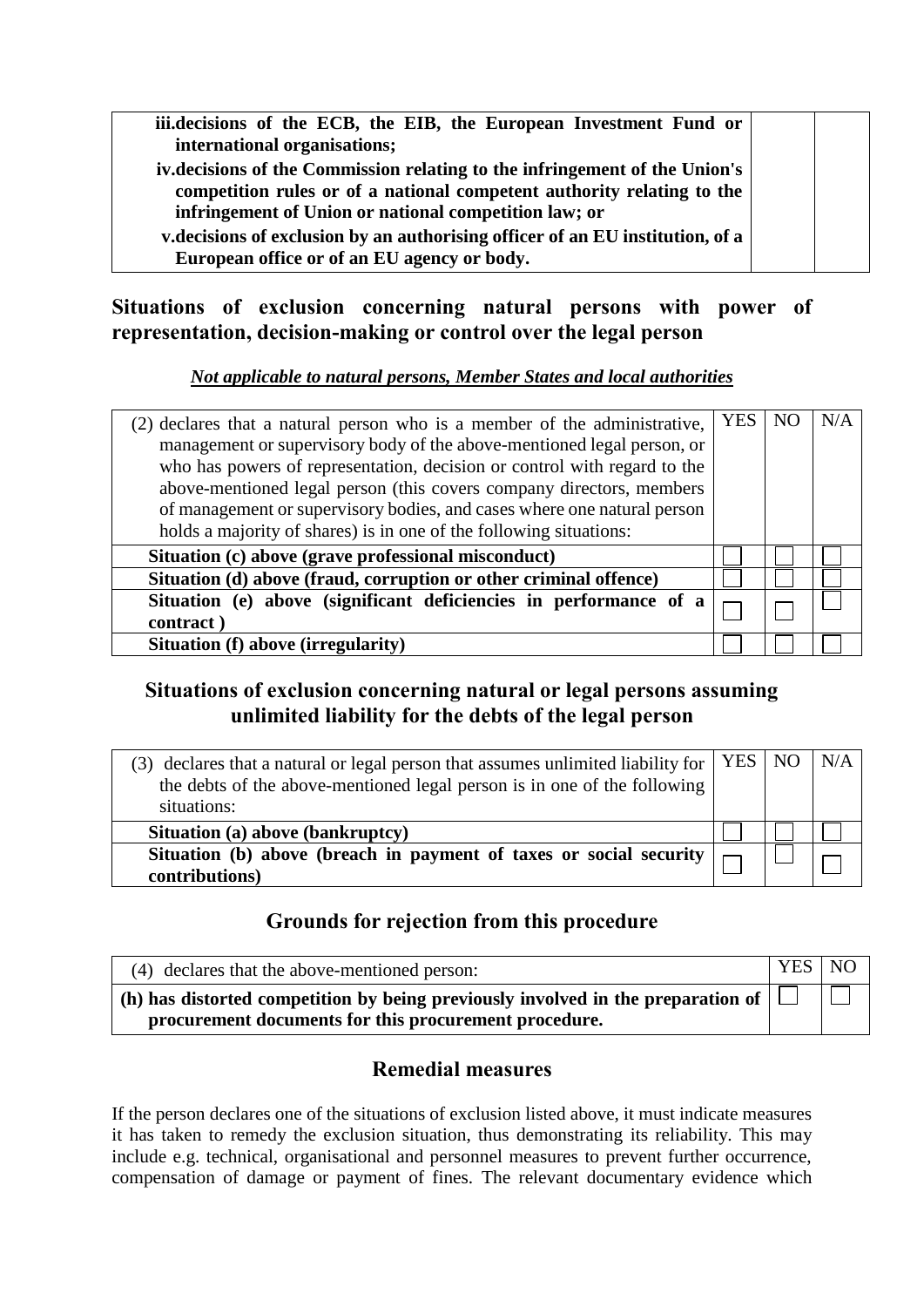illustrates the remedial measures taken must be provided in annex to this declaration. This does not apply for situations referred in point (d) of this declaration.

### **Evidence upon request**

<span id="page-22-0"></span>Upon request and within the time limit set by the contracting authority the person must provide information on the persons that are members of the administrative, management or supervisory body. It must also provide the following evidence concerning the person itself and concerning the natural or legal persons which assume unlimited liability for the debt of the person:

#### **For situations described in (a), (c), (d) or (f), production of a recent extract from the judicial record is required or, failing that, an equivalent document recently issued by a judicial or administrative authority in the country of establishment of the person showing that those requirements are satisfied.**

For the situation described in point (a) or (b), production of recent certificates issued by the competent authorities of the State concerned are required. These documents must provide evidence covering all taxes and social security contributions for which the person is liable, including for example, VAT, income tax (natural persons only), company tax (legal persons only) and social security contributions. Where any document described above is not issued in the country concerned, it may be replaced by a sworn statement made before a judicial authority or notary or, failing that, a solemn statement made before an administrative authority or a qualified professional body in its country of establishment.

The person is not required to submit the evidence if it has already been submitted for another procurement procedure. The documents must have been issued no more than one year before the date of their request by the contracting authority and must still be valid at that date.

The signatory declares that the person has already provided the documentary evidence for a previous procedure and confirms that there has been no change in its situation:

<span id="page-22-1"></span>

| Document                          | <b>Full reference to previous procedure</b> |
|-----------------------------------|---------------------------------------------|
| Insert as many lines as necessary |                                             |

# **Selection criteria**

| (5) declares that the above-mentioned person complies with the selection<br>criteria applicable to it individually as provided in the tender<br>specifications:                      | <b>YES</b> |  |
|--------------------------------------------------------------------------------------------------------------------------------------------------------------------------------------|------------|--|
| (a) It has the legal and regulatory capacity to pursue the professional<br>activity needed for performing the contract as required in section<br>4.2.3 of the tender specifications; |            |  |
| (b) It fulfills the applicable economic and financial capacity criteria<br>indicated in section 4.2.4 of the tender specifications;                                                  |            |  |
| (c) It fulfills the applicable technical and professional capacity criteria<br>indicated in section 4.2.5 of the tender specifications.                                              |            |  |